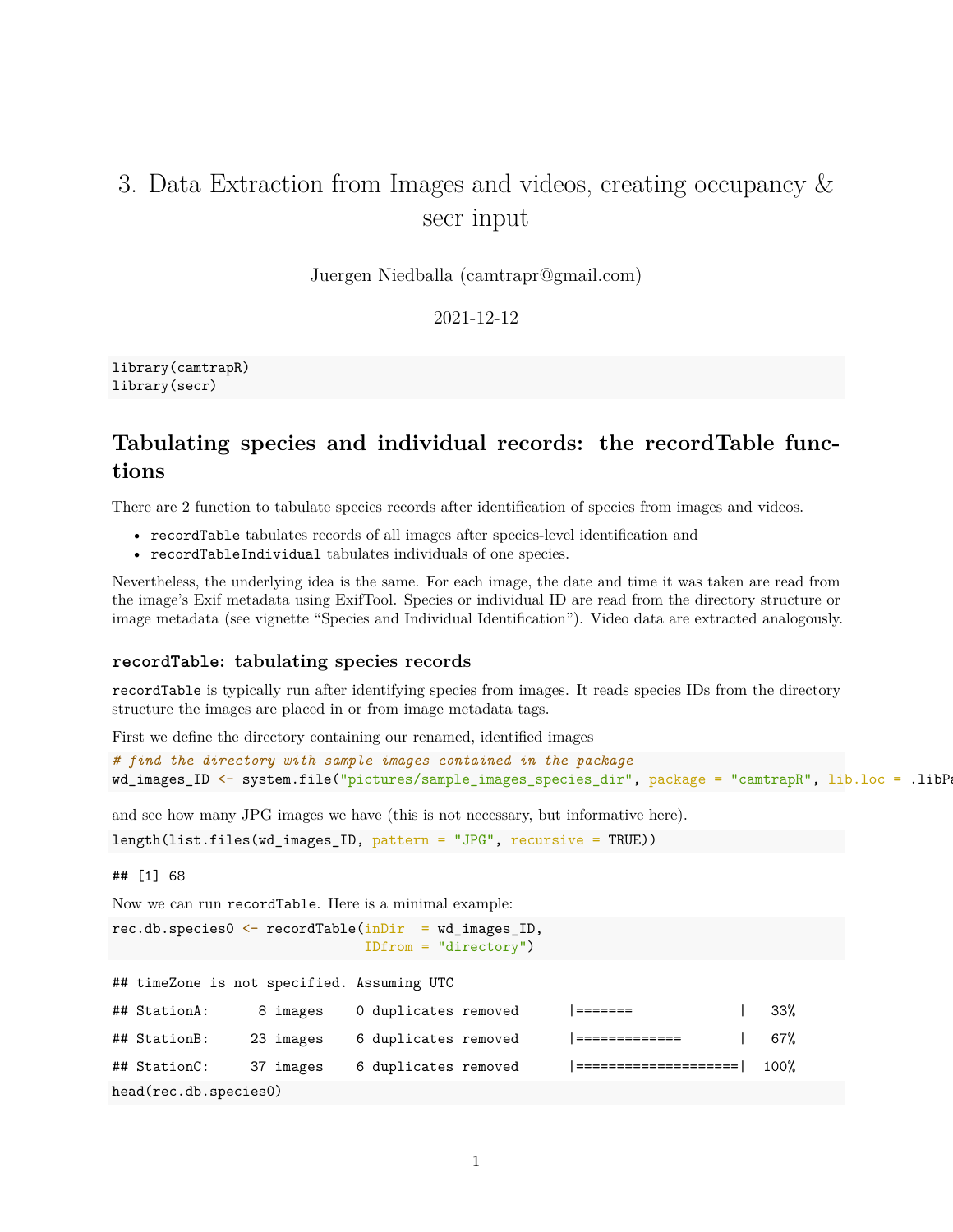| ##   | <b>Station Species</b> |                |                                            | DateTimeOriginal | Date                                             | Time delta.time.secs |                                                                                                          |
|------|------------------------|----------------|--------------------------------------------|------------------|--------------------------------------------------|----------------------|----------------------------------------------------------------------------------------------------------|
|      | ## 1 StationA          |                |                                            |                  | PBE 2009-04-21 00:40:00 2009-04-21 00:40:00      | 0                    |                                                                                                          |
|      | ## 2 StationA          |                |                                            |                  | PBE 2009-04-22 20:19:00 2009-04-22 20:19:00      | 157140               |                                                                                                          |
|      | ## 3 StationA          |                |                                            |                  | PBE 2009-04-22 20:21:00 2009-04-22 20:21:00      | 120                  |                                                                                                          |
|      | ## 4 StationA          |                |                                            |                  | PBE 2009-04-23 00:07:00 2009-04-23 00:07:00      | 13560                |                                                                                                          |
|      | ## 5 StationA          |                |                                            |                  | PBE 2009-04-23 00:09:00 2009-04-23 00:09:00      | 120                  |                                                                                                          |
|      | ## 6 StationA          |                |                                            |                  | PBE 2009-05-07 17:11:00 2009-05-07 17:11:00      | 1270920              |                                                                                                          |
| ##   |                        |                |                                            |                  | delta.time.mins delta.time.hours delta.time.days |                      |                                                                                                          |
| ## 1 |                        | 0              |                                            | 0.0              | 0.0                                              |                      |                                                                                                          |
| ##2  |                        | 2619           |                                            | 43.6             | 1.8                                              |                      |                                                                                                          |
| ## 3 |                        | $\overline{2}$ |                                            | 0.0              | 0.0                                              |                      |                                                                                                          |
| ## 4 |                        | 226            |                                            | 3.8              | 0.2                                              |                      |                                                                                                          |
| ## 5 |                        | $\mathbf{2}$   |                                            | 0.0              | 0.0                                              |                      |                                                                                                          |
| ## 6 |                        | 21182          |                                            | 353.0            | 14.7                                             |                      |                                                                                                          |
| ##   |                        |                |                                            |                  |                                                  |                      | Direct                                                                                                   |
|      |                        |                |                                            |                  |                                                  |                      | ## 1 C:/Users/Juergen/Documents/R/win-library/4.1/camtrapR/pictures/sample_images_species_dir/StationA/1 |
|      |                        |                |                                            |                  |                                                  |                      | ## 2 C:/Users/Juergen/Documents/R/win-library/4.1/camtrapR/pictures/sample_images_species_dir/StationA/1 |
|      |                        |                |                                            |                  |                                                  |                      | ## 3 C:/Users/Juergen/Documents/R/win-library/4.1/camtrapR/pictures/sample_images_species_dir/StationA/1 |
|      |                        |                |                                            |                  |                                                  |                      | ## 4 C:/Users/Juergen/Documents/R/win-library/4.1/camtrapR/pictures/sample_images_species_dir/StationA/1 |
|      |                        |                |                                            |                  |                                                  |                      | ## 5 C:/Users/Juergen/Documents/R/win-library/4.1/camtrapR/pictures/sample_images_species_dir/StationA/1 |
|      |                        |                |                                            |                  |                                                  |                      | ## 6 C:/Users/Juergen/Documents/R/win-library/4.1/camtrapR/pictures/sample_images_species_dir/StationA/  |
| ##   |                        |                |                                            |                  | FileName n_images                                |                      |                                                                                                          |
|      |                        |                | ## 1 StationA_2009-04-21_00-40-00(1).JPG   |                  | 1                                                |                      |                                                                                                          |
|      |                        |                | ## 2 StationA_2009-04-22_20-19-00(1).JPG   |                  |                                                  |                      |                                                                                                          |
|      |                        |                | ## 3 StationA_2009-04-22_20-21-00(1).JPG   |                  |                                                  |                      |                                                                                                          |
|      |                        |                | ## 4 StationA_2009-04-23_00-07-00(1).JPG   |                  | 1                                                |                      |                                                                                                          |
|      |                        |                | ## 5 StationA__2009-04-23__00-09-00(1).JPG |                  |                                                  |                      |                                                                                                          |
|      |                        |                | ## 6 StationA 2009-05-07 17-11-00(1).JPG   |                  |                                                  |                      |                                                                                                          |

Argument IDfrom tells the function to look for species directories within the station directories and to take species IDs from these. IDfrom must be set to "metadata" if metadata tagging was used for species identification.

By default, the function returns all records. Nevertheless, we get a data frame containing 56 records, less than the number of images in the image directory (68). This is because a number of images were taken at the same time (measured with 1 minute precision by these cameras) and the function removes duplicate records.

It may suffice to illustrate this with the Pig-tailed macaque images from stationB:

```
list.files(file.path(wd_images_ID, "StationB", "MNE"))
```

```
## [1] "StationB__2009-04-15__07-21-00(1).JPG"
## [2] "StationB__2009-04-15__07-23-00(1).JPG"
## [3] "StationB__2009-04-28__17-47-00(1).JPG"
## [4] "StationB__2009-04-28__17-47-00(2).JPG"
## [5] "StationB 2009-04-28 17-48-00(1).JPG"
## [6] "StationB__2009-04-28__17-48-00(2).JPG"
## [7] "StationB__2009-04-28__17-48-00(3).JPG"
## [8] "StationB__2009-04-28__17-49-00(1).JPG"
## [9] "StationB__2009-04-28__17-49-00(2).JPG"
## [10] "StationB__2009-04-28__17-49-00(3).JPG"
```
There are, amongst others, 3 images taken at 17:48:00 on the 28th of April 2009. Of these, only 1 will be returned.

Here is what the columns of the record table contain: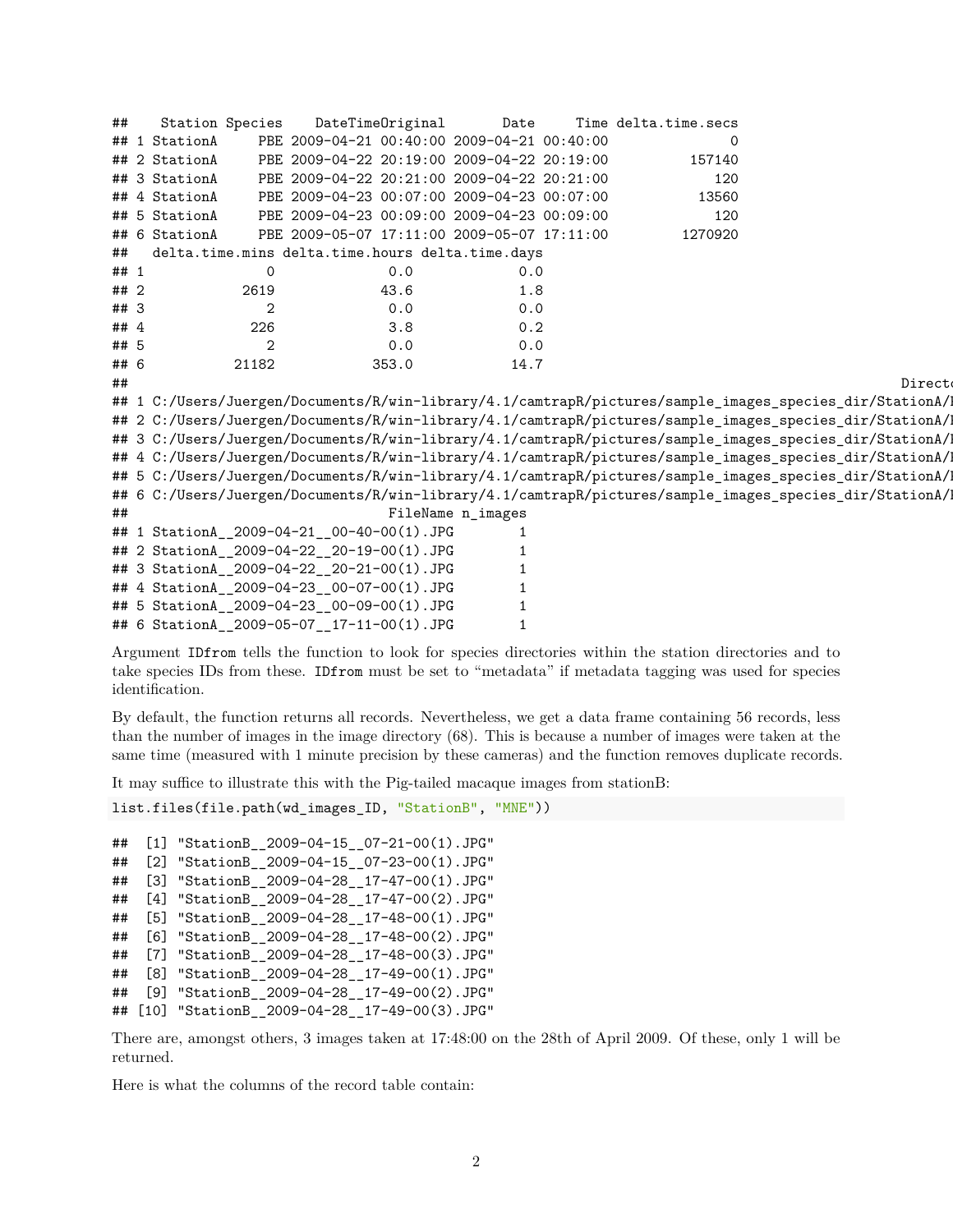| column   | content                                                                                                                                      |
|----------|----------------------------------------------------------------------------------------------------------------------------------------------|
| Station  | the station the image is from                                                                                                                |
| Species  | species name                                                                                                                                 |
|          | DateTimeOrightaland time of record in R-readable format                                                                                      |
| Date     | record date                                                                                                                                  |
| Time     | record time of day                                                                                                                           |
|          | delta.time.times difference between record and last (independent) record of same species at same station /<br>$\text{camera}^*$ (in seconds) |
|          | delta.time.times difference between record and last (independent) record of same species at same station /<br>$\text{camera}^*$ (in minutes) |
|          | delta.time.hiourslifference between record and last (independent) record of same species at same station /<br>$\text{camera}^*$ (in hours)   |
|          | delta.time.tianys difference between record and last (independent) record of same species at same station /<br>$\text{camera}^*$ (in days)   |
| FileName | Directory directory the image is in<br>image file name                                                                                       |

\*see below: Independence between cameras within stations

#### **Temporal independence between records**

Imagine a species that loves to hang out in front of your cameras. You will end up with hundreds of shots of the same species, maybe even the same animal. Therefore, images can be filtered using an adjustable criterion for temporal independence between subsequent records of the same species in an attempt to remove non-independent records. This is achieved via argument minDeltaTime. It is the minimum time difference (in minutes) between two records of the same species at the same station which are to be considered independent. The default is 0, causing the function to return all records. Setting it to a higher number, e.g. 60 (i.e., 1 hour), is commonly done to thin the number of records. Note that you will not lose records of different species, even if they fall within the specified time interval from a record.

The argument deltaTimeComparedTo further controls how independence between records is assessed. Setting it to "lastRecord" returns only records taken minDeltaTime minutes after the last record. Setting it to "lastIndependentRecord" returns only records taken minDeltaTime minutes after the last *independent* record.

Let's now apply an 1-hour independence criterion and define a time zone.

| $rec.db.\text{species}60 \leftarrow recordTable(inDir$ |           |                                        | $=$ wd images ID,        |      |
|--------------------------------------------------------|-----------|----------------------------------------|--------------------------|------|
|                                                        |           | IDfrom                                 | $=$ "directory",         |      |
|                                                        |           | minDeltaTime                           | $= 60.$                  |      |
|                                                        |           | $delta$ TimeComparedTo = "lastRecord", |                          |      |
|                                                        |           | timeZone                               | $=$ "Asia/Kuala_Lumpur") |      |
|                                                        |           |                                        |                          |      |
| ## StationA:                                           | 8 images  | 0 duplicates removed                   | $=$ $=$ $=$ $=$ $=$ $=$  | 33%  |
| ## StationB:                                           | 23 images | 6 duplicates removed                   | =============            | 67%  |
| ## StationC:                                           | 37 images | 6 duplicates removed                   | ====================     | 100% |
| $nrow(recdb.\text{species60})$                         |           |                                        |                          |      |

#### ## [1] 40

Now 40 records were returned instead of 56. The missing records were taken less than 1 hour after the prior record of the same species at the same station and therefore omitted.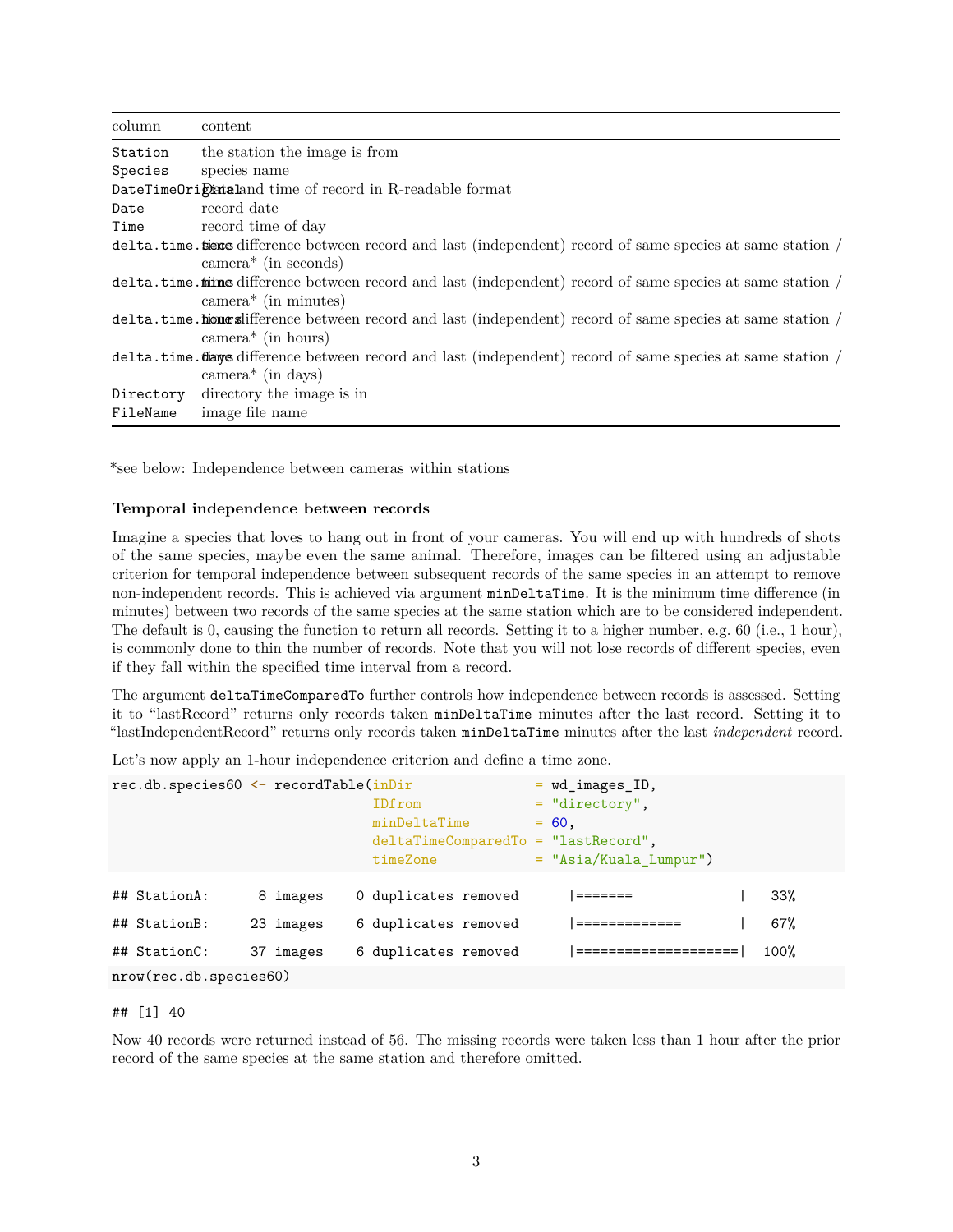#### **Time zones and daylight saving time**

Note the warning about the missing time zone in the minimal example above. By default, camtrapR will assume UTC time zone. This should work well in most situations (even though the time zone may not be correct, strictly speaking), because UTC does not use daylight saving time (DST, aka 'summer time'), and camera traps normally don't use time zones (hence, camera traps will normally not respect DST of the area you work in and will not adjust image timestamps accordingly).

Now, if you work in an area that uses DST, and your camera does not know about DST, things can go wrong in various ways and you may end up with a systematic 1-hour offset. If you set your cameras up during DST (in summer) and set the internal clock accordingly, all records taken in winter (non-DST period) will be recorded as 1 hour later than according to actual clock time. If you set your cameras up during winter (not DST) and set the internal clock accordingly, all records taken in summer (DST period) will be recorded as 1 hour earlier than according to actual clock time.

In addition if you specify a time zone with DST and your cameras don't respect it, records may fall into the non-existing hour when clocks are advanced in spring, leading to an error in interpreting the date/time.

So, the question whether or not your cameras record the time zone becomes very important. Here is some recommendations on how to use the argument timeZone.

If your cameras don't save the time zone, and your time zone does not have DST, set argument timeZone to your study area time zone If your cameras don't save the time zone, and your time zone has DST, leave argument timeZone at the default UTC. If your cameras save the time zone and adjust image timestamps accordingly, set argument timeZone to your study area time zone (both if your area has DST or not).

In other words, it is advised to set argument timeZone to your study area's time zone (one of OlsonNames()), *unless* the time zone of your study area has DST, but your cameras don't record it.

#### **Independence between cameras within stations**

The issue of temporal independence between records becomes slightly more complex if more than one camera was operated at stations. That information can and should be included in the output of recordTable (and recordTableIndividual). Users can then decide whether temporal independence is to be assessed within stations or within cameras at each station. In the first case, argument camerasIndependent must be set to FALSE. 2 images taken at different 2 cameras at the same station within minDeltaTime minutes will be reported as 1 record in the record table (suitable if cameras were places in pairs). In the second case camerasIndependent must be set to TRUE and 2 images taken at different 2 cameras at the same station within minDeltaTime minutes will be reported as 2 record in the record table (suitable e.g., if cameras were located at some distance to one another and faced different trails).

The cameraID argument controls where camtrapR will look for camera IDs: in the file names (after renaming using imageRename, e.g. "renamedImages/StationA/StationA\_\_**Camera1**\_\_2015-12-31\_\_23-59-59(1).JPG") or in the directory structure (e.g. renamedImages/StationA/**Camera1**/StationA\_\_Camera1\_\_2015-12- 31\_\_23-59-59(1).JPG"). If missing, it will be assumed there was only 1 camera per station.

#### **Ignoring species**

Argument exclude can be used to ignore certain species. This is useful for omitting images in directories like "team" or "unidentified". Here is an example:

```
# see what species we recorded
table(rec.db.species60$Species)
##
## EGY MNE PBE TRA UNID VTA
## 6 2 18 8 1 5
```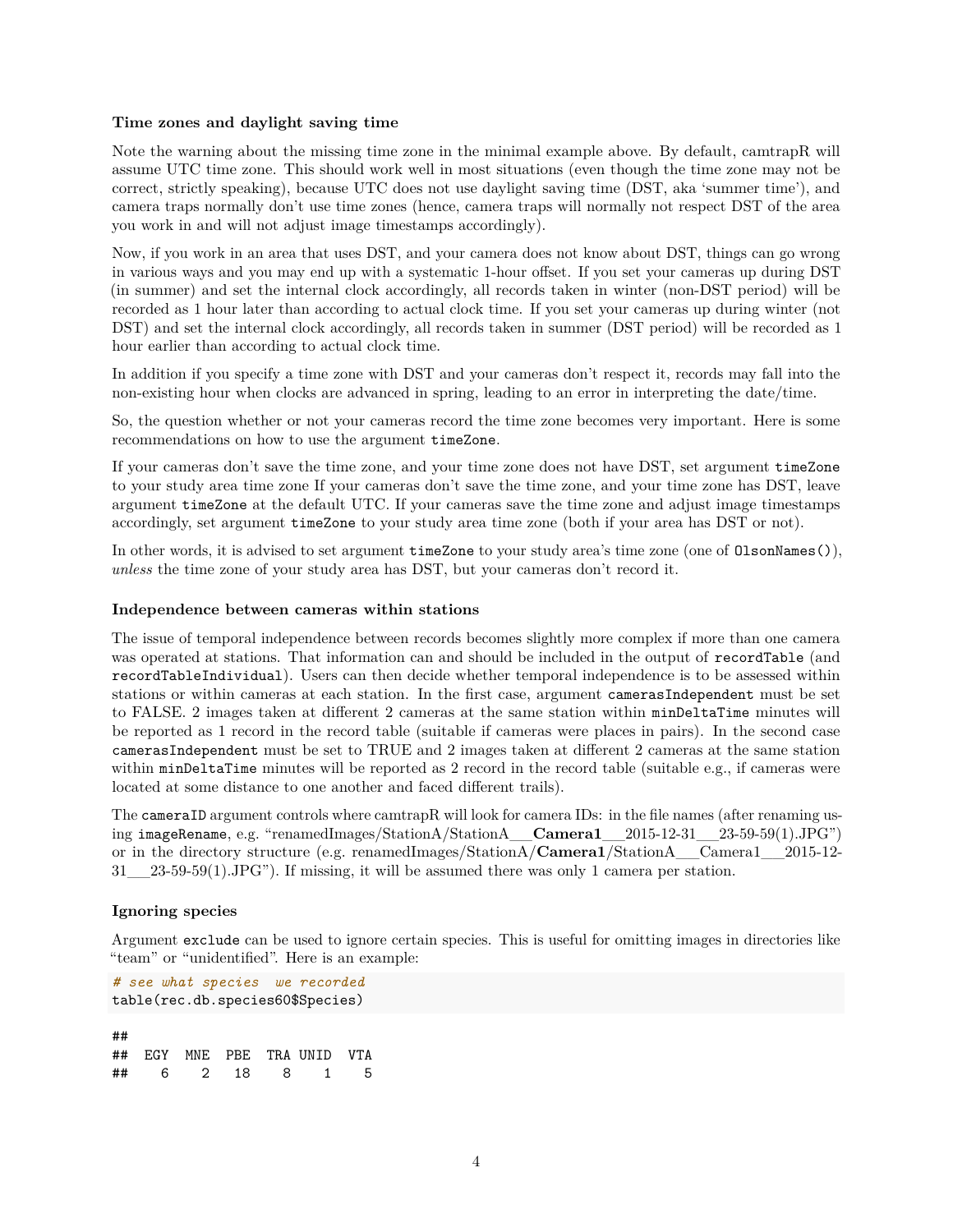| # remove "UNID" by setting argument exclude = "UNID"                       |           |                      |                                                  |      |
|----------------------------------------------------------------------------|-----------|----------------------|--------------------------------------------------|------|
| rec.db.species60.exclude <- recordTable(inDir                              |           |                      | $=$ wd images ID,                                |      |
|                                                                            |           | IDfrom               | $=$ "directory".                                 |      |
|                                                                            |           | minDeltaTime         | $= 60.$                                          |      |
|                                                                            |           |                      | $deltaTimeComparedTo = "lastIndependentRecord",$ |      |
|                                                                            |           | timeZone             | $=$ "Asia/Kuala_Lumpur",                         |      |
|                                                                            |           | exclude              | $=$ "UNID")                                      |      |
|                                                                            |           |                      |                                                  |      |
| ## StationA:                                                               | 8 images  | 0 duplicates removed |                                                  | 33%  |
| ## StationB:                                                               | 22 images | 6 duplicates removed | =============                                    | 67%  |
| ## StationC:                                                               | 37 images | 6 duplicates removed | =====================                            | 100% |
| # note that "UNID" is gone now<br>table(rec.db.species60.exclude\$Species) |           |                      |                                                  |      |

##

## EGY MNE PBE TRA VTA ## 6 2 18 8 5

#### **Extracting image metadata**

recordTable and recordTableIndividual can both extract additional metadata from images (apart from date and time). For example, some camera models record ambient temperature or moon phase, which may be of interest. Metadata tags are stored in the images at the time they are taken and can be accessed and extracted if their tag names are known. Some tag names are standardised (e.g. "DateTimeOriginal") while others are manufacturer-specific. Therefore, function exifTagNames returns all Exif metadata it finds in a sample image. Users can then choose which to extract with recordTable and recordTableIndividual.

wd\_images\_ID <- system.file("pictures/sample\_images\_species\_dir", package = "camtrapR")  $exifTagNames(inDir = wd_inagesID)$ 

## Metadata of:

## C:/Users/Juergen/Documents/R/win-library/4.1/camtrapR/pictures/sample\_images\_species\_dir/StationA/PB

| ##    |    | tag_group | tag_name          |
|-------|----|-----------|-------------------|
| ##    | 1  | ExifTool  | ExifToolVersion   |
| ##    | 2  | ExifTool  | Warning           |
| ##    | 3  | File      | FileName          |
| ##    | 4  | File      | Directory         |
| ##    | 5  | File      | FileSize          |
| ##    | 6  | File      | FileModifyDate    |
| ##    | 7  | File      | FileAccessDate    |
| ##    | 8  | File      | FileCreateDate    |
| ##    | 9  | File      | FilePermissions   |
| ##    | 10 | File      | FileType          |
| ##    | 11 | File      | FileTypeExtension |
| ##    | 12 | File      | MIMEType          |
| ##    | 13 | File      | ExifByteOrder     |
| ##    | 14 | File      | ImageWidth        |
| ##    | 15 | File      | ImageHeight       |
| ##    | 16 | File      | EncodingProcess   |
| ##    | 17 | File      | BitsPerSample     |
| ##    | 18 | File      | ColorComponents   |
| ##    | 19 | File      | YCbCrSubSampling  |
| ## 20 |    | EXIF      | Make              |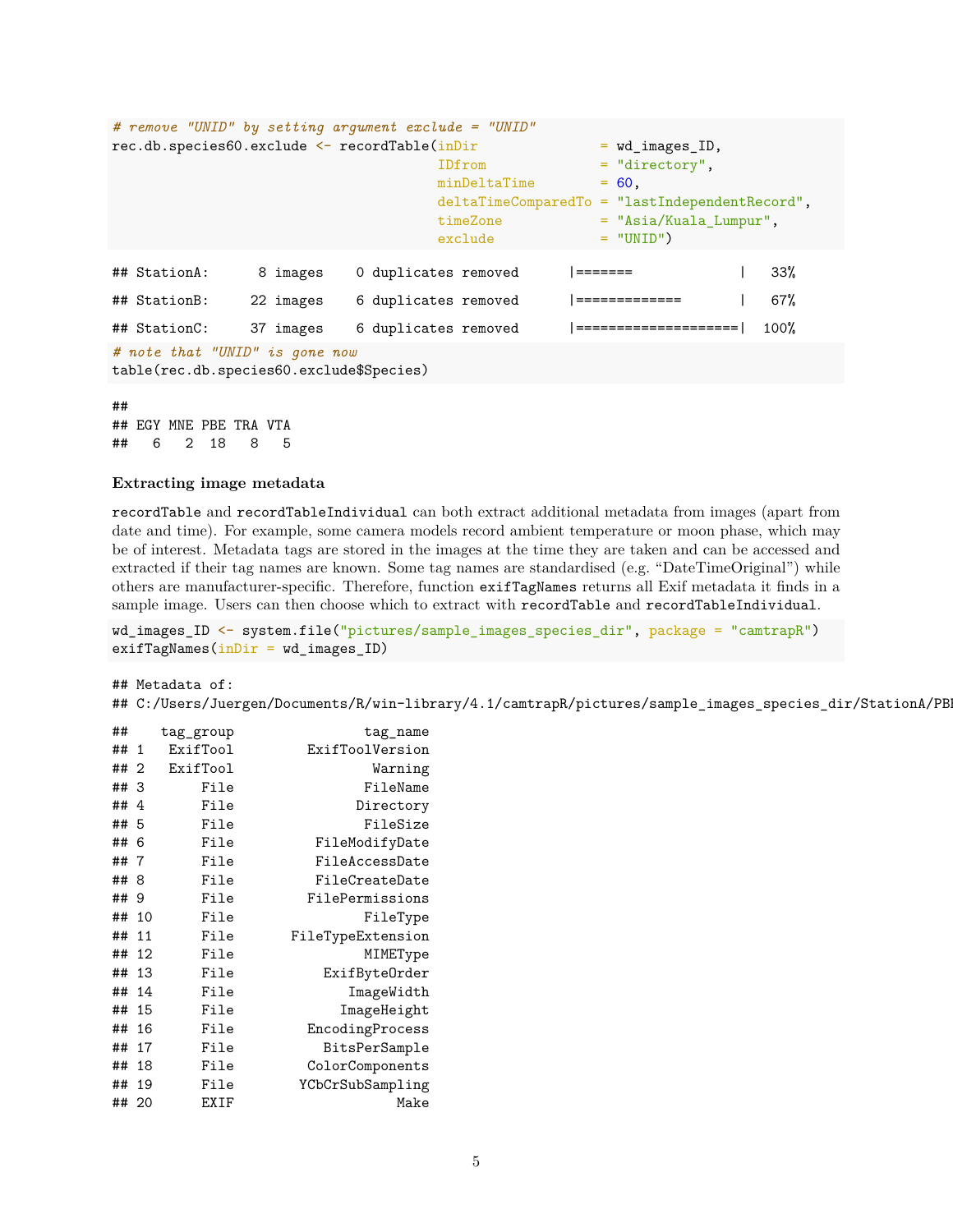|                                                                                                   | Model                        | <b>EXIF</b>     | ## 21 |       |
|---------------------------------------------------------------------------------------------------|------------------------------|-----------------|-------|-------|
|                                                                                                   | XResolution                  | <b>EXIF</b>     | ## 22 |       |
|                                                                                                   | YResolution                  | <b>EXIF</b>     | ## 23 |       |
|                                                                                                   | ModifyDate                   | <b>EXIF</b>     | ## 24 |       |
|                                                                                                   | ResolutionUnit               | <b>EXIF</b>     | ## 25 |       |
|                                                                                                   | YCbCrPositioning             | <b>EXIF</b>     | ## 26 |       |
|                                                                                                   | ExifVersion                  | <b>EXIF</b>     | ## 27 |       |
|                                                                                                   | EXIF ComponentsConfiguration |                 | ## 28 |       |
|                                                                                                   | FlashpixVersion              | <b>EXIF</b>     | ## 29 |       |
|                                                                                                   | ColorSpace                   | <b>EXIF</b>     | ## 30 |       |
|                                                                                                   | ExifImageWidth               | <b>EXIF</b>     | ## 31 |       |
|                                                                                                   | ExifImageHeight              | <b>EXIF</b>     | ## 32 |       |
|                                                                                                   | DateTimeOriginal             | <b>EXIF</b>     | ## 33 |       |
|                                                                                                   | CreateDate                   | <b>EXIF</b>     | ## 34 |       |
|                                                                                                   | UserComment                  | <b>EXIF</b>     | ## 35 |       |
|                                                                                                   | ShutterSpeedValue            | <b>EXIF</b>     | ## 36 |       |
|                                                                                                   | Compression                  | <b>EXIF</b>     | ## 37 |       |
|                                                                                                   | ThumbnailOffset              | <b>EXIF</b>     | ## 38 |       |
|                                                                                                   | ThumbnailLength              | <b>EXIF</b>     | ## 39 |       |
|                                                                                                   | ThumbnailImage               | <b>EXIF</b>     | ## 40 |       |
|                                                                                                   | ImageSize                    | ## 41 Composite |       |       |
|                                                                                                   | Megapixels                   | ## 42 Composite |       |       |
|                                                                                                   | ShutterSpeed                 | ## 43 Composite |       |       |
| V.                                                                                                |                              |                 |       | ##    |
| 11                                                                                                |                              |                 |       | ## 1  |
| Invalid EXIF text encoding for UserComm                                                           |                              |                 |       | ## 2  |
| StationA__2009-04-21_00-40-00(1)                                                                  |                              |                 |       | ## 3  |
| C:/Users/Juergen/Documents/R/win-library/4.1/camtrapR/pictures/sample_images_species_dir/StationA |                              |                 |       | ## 4  |
| 2'                                                                                                |                              |                 |       | ## 5  |
| 2021:12:12 22:12:22+0                                                                             |                              |                 |       | ## 6  |
| 2021:12:12 22:22:31+0                                                                             |                              |                 |       | ## 7  |
| 2021:12:12 22:12:22+0                                                                             |                              |                 |       | ## 8  |
| rw-rw                                                                                             |                              |                 |       | ## 9  |
|                                                                                                   |                              |                 | ## 10 |       |
|                                                                                                   |                              |                 | ## 11 |       |
| image/                                                                                            |                              |                 | ## 12 |       |
| Little-endian (Intel,                                                                             |                              |                 | ## 13 |       |
|                                                                                                   |                              |                 | ## 14 |       |
|                                                                                                   |                              |                 | ## 15 |       |
| Baseline DCT, Huffman cod                                                                         |                              |                 | ## 16 |       |
|                                                                                                   |                              |                 | ## 17 |       |
|                                                                                                   |                              |                 | ## 18 |       |
| YCbCr4:2:2 (1                                                                                     |                              |                 | ## 19 |       |
|                                                                                                   |                              |                 | ## 20 |       |
| <b>CUDDE!</b>                                                                                     |                              |                 | ## 21 |       |
|                                                                                                   |                              |                 | ## 22 |       |
|                                                                                                   |                              |                 | ## 23 |       |
| 2009:04:21 00:4                                                                                   |                              |                 | ## 24 |       |
| in                                                                                                |                              |                 | ## 25 |       |
| $Co-s$                                                                                            |                              |                 | ## 26 |       |
|                                                                                                   |                              |                 | ## 27 |       |
| Y, Cb, C:                                                                                         |                              |                 | ## 28 |       |
|                                                                                                   |                              |                 |       | ## 29 |
|                                                                                                   |                              |                 |       |       |
|                                                                                                   |                              |                 | ## 30 |       |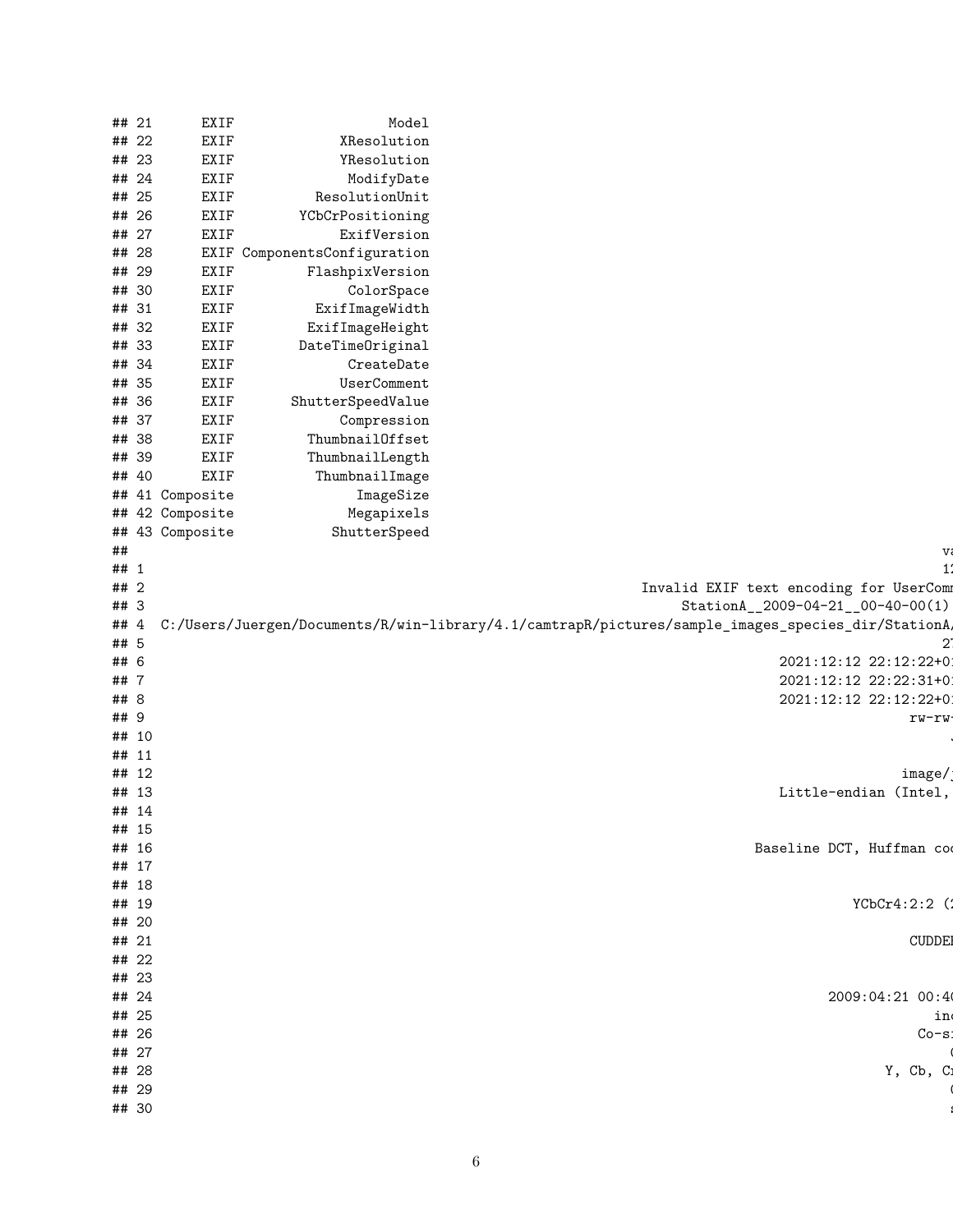| ## 31 |                                                  |
|-------|--------------------------------------------------|
| ## 32 |                                                  |
| ## 33 | 2009:04:21 00:4                                  |
| ## 34 | 2009:04:21 00:4                                  |
| ## 35 | 1 ATTEMPT                                        |
| ## 36 |                                                  |
| ## 37 | JPEG (old-st)                                    |
| ## 38 |                                                  |
| ## 39 | 2!                                               |
| ## 40 | (Binary data 25353 bytes, use -b option to extra |
| ## 41 | 10                                               |
| ## 42 | 0                                                |
| ## 43 |                                                  |

The output table contains tag groups, tag descriptions, tag names and tag values. The values in tag\_group help to unambiguously identify specific metadata tags.

Use the entries in tag\_name (not tag\_description) when providing values to the argument additionalMetadataTags in therecordTable functions.

Of the tags shown here, "DateTimeOriginal" contains the date and time that camtrapR reads out. Apart from that, there is little information of ecological interest in the example data. However, for demonstration purposes, let's extract information about the camera model and make. To be as precise as possible, we provide tags in the format: tag\_group:tag\_name (e.g. EXIF:Model)

|      | rec.db.species.metadata1 <- recordTable(inDir |                |           |                      | IDfrom<br>timeZone                                  |         | = wd_images_ID,<br>$=$ "directory",<br>= "Asia/Kuala Lumpur",<br>additionalMetadataTags = c("EXIF:Model", "EXIF:Make")) |      |        |
|------|-----------------------------------------------|----------------|-----------|----------------------|-----------------------------------------------------|---------|-------------------------------------------------------------------------------------------------------------------------|------|--------|
|      | ## StationA:                                  |                | 8 images  | 0 duplicates removed |                                                     | ======= |                                                                                                                         | 33%  |        |
|      | ## StationB:                                  |                | 23 images | 6 duplicates removed |                                                     |         | =============                                                                                                           | 67%  |        |
|      | ## StationC:                                  |                | 37 images | 6 duplicates removed |                                                     |         |                                                                                                                         | 100% |        |
|      | head(rec.db.species.metadata1)                |                |           |                      |                                                     |         |                                                                                                                         |      |        |
| ##   | <b>Station Species</b><br>## 1 StationA       |                |           | DateTimeOriginal     | Date<br>PBE 2009-04-21 00:40:00 2009-04-21 00:40:00 |         | Time delta.time.secs<br>0                                                                                               |      |        |
|      | ## 2 StationA                                 |                |           |                      | PBE 2009-04-22 20:19:00 2009-04-22 20:19:00         |         | 157140                                                                                                                  |      |        |
|      | ## 3 StationA                                 |                |           |                      | PBE 2009-04-22 20:21:00 2009-04-22 20:21:00         |         | 120                                                                                                                     |      |        |
|      | ## 4 StationA                                 |                |           |                      | PBE 2009-04-23 00:07:00 2009-04-23 00:07:00         |         | 13560                                                                                                                   |      |        |
|      | ## 5 StationA                                 |                |           |                      | PBE 2009-04-23 00:09:00 2009-04-23 00:09:00         |         | 120                                                                                                                     |      |        |
|      | ## 6 StationA                                 |                |           |                      | PBE 2009-05-07 17:11:00 2009-05-07 17:11:00         |         | 1270920                                                                                                                 |      |        |
| ##   |                                               |                |           |                      | delta.time.mins delta.time.hours delta.time.days    |         |                                                                                                                         |      |        |
| ## 1 |                                               | 0              |           | 0.0                  | 0.0                                                 |         |                                                                                                                         |      |        |
| ## 2 |                                               | 2619           |           | 43.6                 | 1.8                                                 |         |                                                                                                                         |      |        |
| ## 3 |                                               | $\overline{2}$ |           | 0.0                  | 0.0                                                 |         |                                                                                                                         |      |        |
| ## 4 |                                               | 226            |           | 3.8                  | 0.2                                                 |         |                                                                                                                         |      |        |
| ## 5 |                                               | $\overline{2}$ |           | 0.0                  | 0.0                                                 |         |                                                                                                                         |      |        |
| ## 6 |                                               | 21182          |           | 353.0                | 14.7                                                |         |                                                                                                                         |      |        |
| ##   |                                               |                |           |                      |                                                     |         |                                                                                                                         |      | Direct |
|      |                                               |                |           |                      |                                                     |         | ## 1 C:/Users/Juergen/Documents/R/win-library/4.1/camtrapR/pictures/sample_images_species_dir/StationA/1                |      |        |
|      |                                               |                |           |                      |                                                     |         | ## 2 C:/Users/Juergen/Documents/R/win-library/4.1/camtrapR/pictures/sample_images_species_dir/StationA/1                |      |        |
|      |                                               |                |           |                      |                                                     |         | ## 3 C:/Users/Juergen/Documents/R/win-library/4.1/camtrapR/pictures/sample_images_species_dir/StationA/1                |      |        |
|      |                                               |                |           |                      |                                                     |         | ## 4 C:/Users/Juergen/Documents/R/win-library/4.1/camtrapR/pictures/sample_images_species_dir/StationA/1                |      |        |
|      |                                               |                |           |                      |                                                     |         | ## 5 C:/Users/Juergen/Documents/R/win-library/4.1/camtrapR/pictures/sample_images_species_dir/StationA/1                |      |        |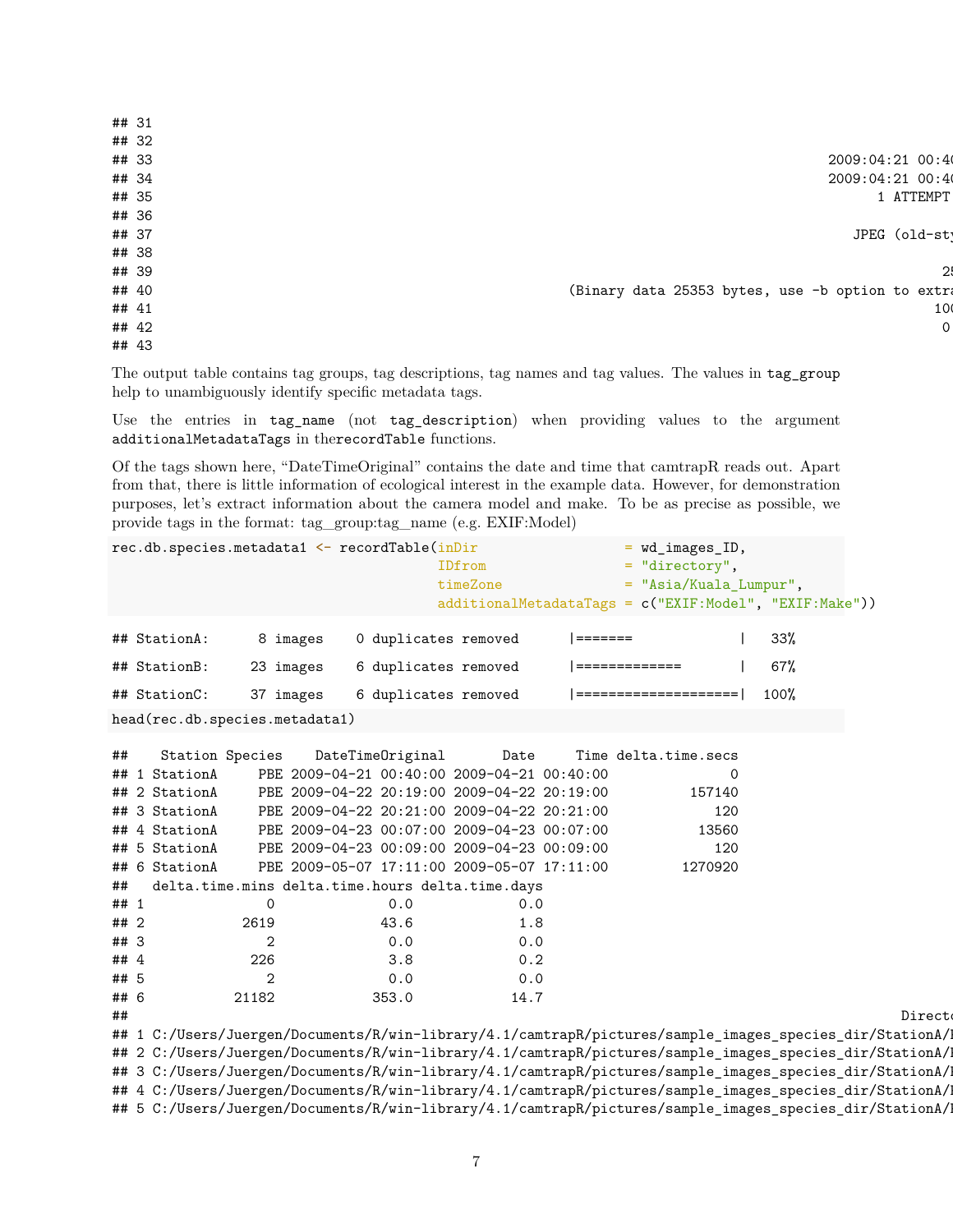## 6 C:/Users/Juergen/Documents/R/win-library/4.1/camtrapR/pictures/sample\_images\_species\_dir/StationA/ ## FileName EXIF.Model EXIF.Make n\_images ## 1 StationA\_\_2009-04-21\_\_00-40-00(1).JPG CUDDEBACK G4 1 ## 2 StationA\_\_2009-04-22\_\_20-19-00(1).JPG CUDDEBACK G4 1 ## 3 StationA\_\_2009-04-22\_\_20-21-00(1).JPG CUDDEBACK G4 1 ## 4 StationA\_\_2009-04-23\_\_00-07-00(1).JPG CUDDEBACK G4 1 ## 5 StationA\_\_2009-04-23\_\_00-09-00(1).JPG CUDDEBACK G4 1 ## 6 StationA\_\_2009-05-07\_\_17-11-00(1).JPG CUDDEBACK G4 1

There are 2 additional columns containing the information from the metadata we requested.

### **recordTableIndividual: tabulating individuals of a species**

Individual identification of species is a prerequiste for running (spatial) capture-recapture models. recordTableIndividual and the subsequent spatialDetectionHistory function prepare data for these models.

```
# find the directory with tagged sample images contained in the package
wd_images_individual_ID <- system.file("pictures/sample_images_indiv_tag/LeopardCat", package = "camtra
 # missing space in species = "LeopardCat" is because of CRAN package policies
```

| $rec.db. pbe \leftarrow recordTableIndividual(inDir)$ |                                                                    | $=$ wd_images_individual_ID,                                                                           |
|-------------------------------------------------------|--------------------------------------------------------------------|--------------------------------------------------------------------------------------------------------|
|                                                       | IDfrom<br>minDeltaTime<br>deltaTimeComparedTo<br>hasStationFolders | $=$ "metadata".<br>$= 60.$<br>$=$ "lastIndependentRecord",<br># images are not in statio<br>$=$ FALSE, |
|                                                       | metadataIDTag<br>timeZone                                          | $=$ "individual", # the name of the metadata<br>$=$ "Asia/Kuala Lumpur"                                |
| ## StationA, StationB, StationC:                      | 26 images                                                          | 1001<br>3 duplicates removed                                                                           |

#### **Extracting custom image metadata**

In addition to the metadata that were saved when the image was taken (see above), custom metadata tags assigned in image management software can also be extracted. These may contain species ID tags if species were identified using metadata tags (instead of moving images into species directories), but also individual IDs, animal counts, sex of animals recorded, etc..

head(rec.db.pbe)

| ##     | Station                                                          |                          | Species Individual                                               | DateTimeOriginal | Date                                      | Time |           |
|--------|------------------------------------------------------------------|--------------------------|------------------------------------------------------------------|------------------|-------------------------------------------|------|-----------|
|        |                                                                  | ## 1 StationA LeopardCat |                                                                  |                  | 1 2009-05-07 17:11:00 2009-05-07 17:11:00 |      |           |
|        |                                                                  | ## 2 StationA LeopardCat |                                                                  |                  | 2 2009-04-21 00:40:00 2009-04-21 00:40:00 |      |           |
|        |                                                                  | ## 3 StationA LeopardCat |                                                                  |                  | 2 2009-04-22 20:19:00 2009-04-22 20:19:00 |      |           |
|        |                                                                  | ## 4 StationA LeopardCat |                                                                  |                  | 2 2009-04-23 00:07:00 2009-04-23 00:07:00 |      |           |
|        |                                                                  | ## 5 StationB LeopardCat |                                                                  |                  | 1 2009-04-07 00:23:00 2009-04-07 00:23:00 |      |           |
|        |                                                                  | ## 6 StationB LeopardCat |                                                                  |                  | 1 2009-04-14 06:13:00 2009-04-14 06:13:00 |      |           |
| ##     |                                                                  |                          | delta.time.secs delta.time.mins delta.time.hours delta.time.days |                  |                                           |      |           |
| ## 1   |                                                                  | 0                        | 0                                                                | 0.0              |                                           | 0.0  |           |
| ## 2   |                                                                  | 0                        | 0                                                                | 0.0              |                                           | 0.0  |           |
| ##3    |                                                                  | 157140                   | 2619                                                             | 43.6             |                                           | 1.8  |           |
| ## $4$ |                                                                  | 13680                    | 228                                                              | 3.8              |                                           | 0.2  |           |
| ## 5   |                                                                  | 0                        | $\Omega$                                                         | 0.0              |                                           | 0.0  |           |
| ## 6   |                                                                  | 625800                   | 10430                                                            | 173.8            |                                           | 7.2  |           |
| ##     |                                                                  |                          |                                                                  |                  |                                           |      | Directory |
|        | $\mathbf{u}$ $\mathbf{u}$ $\mathbf{v}$ $\mathbf{v}$ $\mathbf{v}$ | $\sqrt{2}$<br>$\sim$     | $\sim$ $\sim$ $\sim$ $\sim$ $\sim$ $\sim$ $\sim$                 |                  |                                           |      |           |

## 1 C:/Users/Juergen/Documents/R/win-library/4.1/camtrapR/pictures/sample\_images\_indiv\_tag/LeopardCat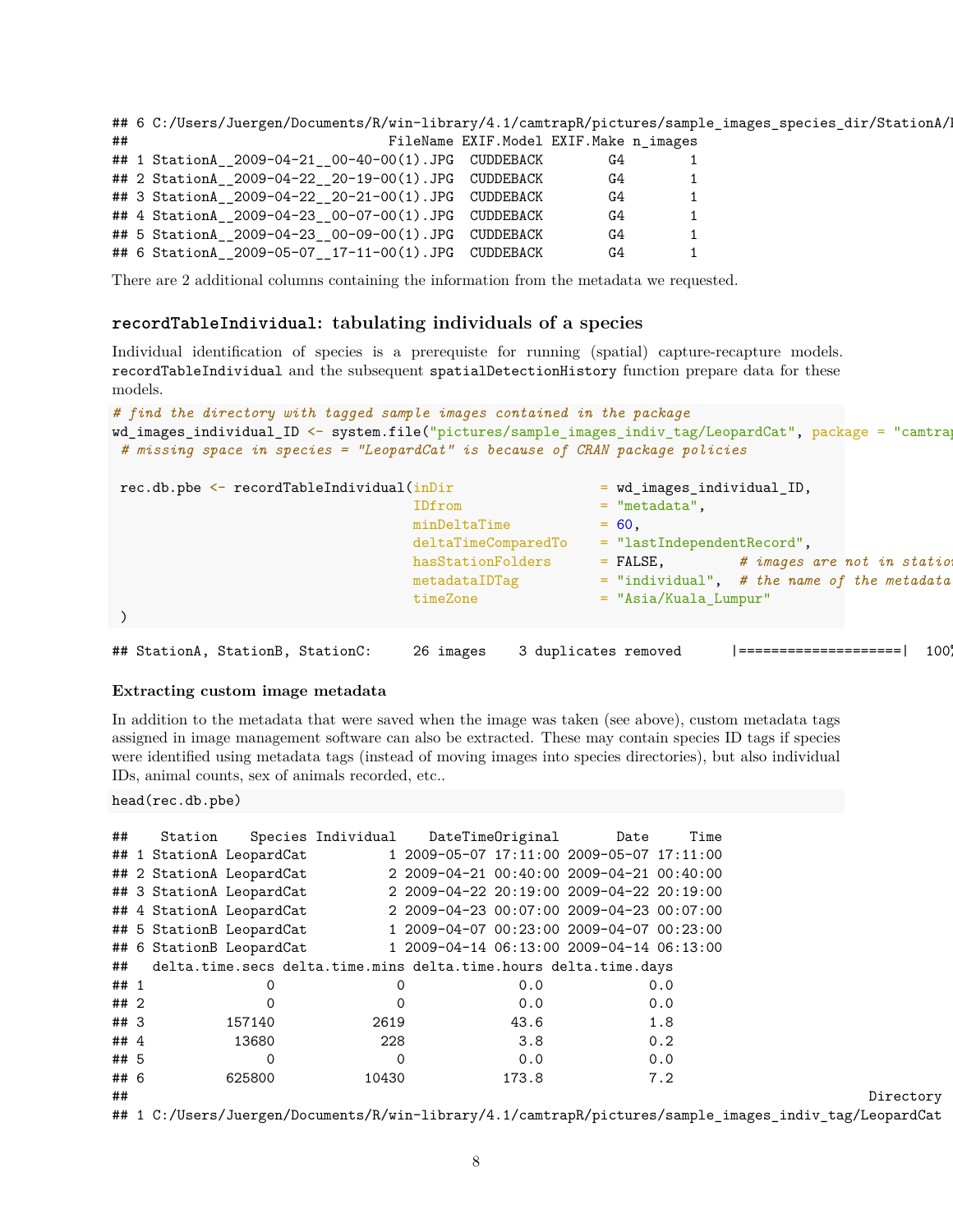```
## 2 C:/Users/Juergen/Documents/R/win-library/4.1/camtrapR/pictures/sample_images_indiv_tag/LeopardCat
## 3 C:/Users/Juergen/Documents/R/win-library/4.1/camtrapR/pictures/sample_images_indiv_tag/LeopardCat
## 4 C:/Users/Juergen/Documents/R/win-library/4.1/camtrapR/pictures/sample_images_indiv_tag/LeopardCat
## 5 C:/Users/Juergen/Documents/R/win-library/4.1/camtrapR/pictures/sample_images_indiv_tag/LeopardCat
## 6 C:/Users/Juergen/Documents/R/win-library/4.1/camtrapR/pictures/sample_images_indiv_tag/LeopardCat
## FileName metadata_Species metadata_individual
## 1 StationA__2009-05-07__17-11-00(1).JPG Leopard Cat 1
## 2 StationA__2009-04-21__00-40-00(1).JPG Leopard Cat 2
## 3 StationA__2009-04-22__20-19-00(1).JPG Leopard Cat 2
## 4 StationA__2009-04-23__00-07-00(1).JPG Leopard Cat 2
## 5 StationB__2009-04-07__00-23-00(1).JPG Leopard Cat 1
## 6 StationB__2009-04-14__06-13-00(1).JPG Leopard Cat 1
## n_images HierarchicalSubject
## 1 1 Species|Leopard Cat, individual|1
## 2 1 Species|Leopard Cat, individual|2
## 3 2 Species|Leopard Cat, individual|2
## 4 2 Species|Leopard Cat, individual|2
## 5 1 Species|Leopard Cat, individual|1
## 6 1 Species|Leopard Cat, individual|1
```
## **Camera Operation**

The camera operation matrix is a day-by-station matrix that states how many cameras were active at a station on a given day. Rows represent stations and columns days, beginning with the day the first camera was set up and ending the day the last camera was retrieved. It is calculated from the camera trap table mention in vignette 1 (see ?camtraps for an example). Users can give the setup / retrieval / problem columns in the input table as dates or date-times (since version 2.1.0).

*Important:* Prior to version 2.1.0, the values were integer numbers, with 1 indicating the camera was active on a day (or possibly higher values if multiple cameras at a station are combined).

From version 2.1.0, the values are the fraction of the day a camera was active. If only dates are provided in the camera trap table, the function will assume 12 noon as setup/retrieval time Problem periods will be assumed to last the entire day.

If imput is provided as date-times, output will be the exact fraction of day a station or camera was active (taking into account setup / retrieval time as well as time of Problem periods).

## **Dates as input**

```
# first load the camera trap station table
data(camtraps)
dateFormat <- "dmy" # requires lubridate package
# alternatively, use "%d/%m/%Y" (from base R)
camp\_problem \leq cameraOperation(CTable = camtras,stationCol = "Station",
                               setupCol = "Setup_date",
                               retrievalCol = "Retrieval_date",
                               writecsv = FALSE,hasProblems = TRUE,
                               dateFormat = dateFormat
```
)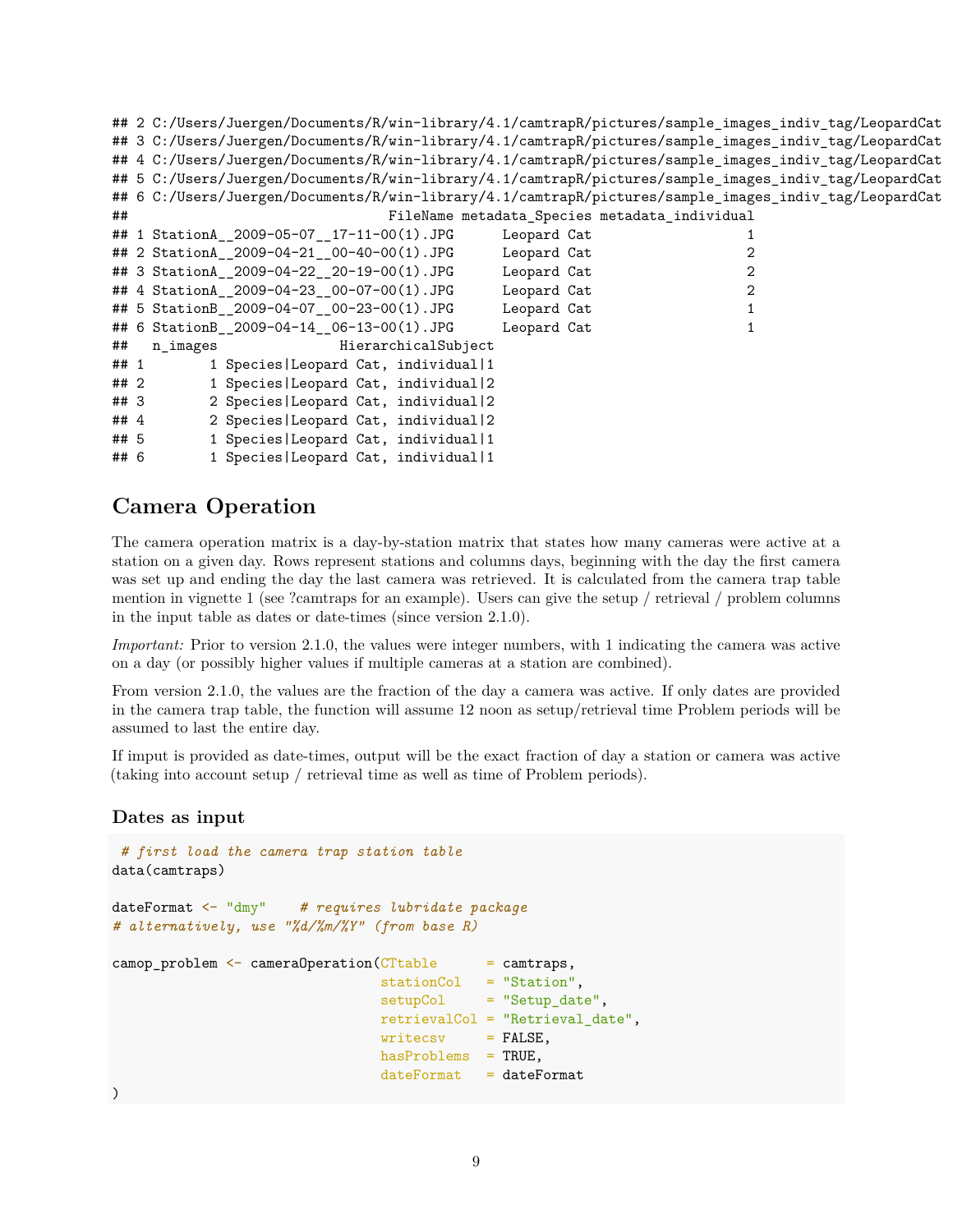```
# as a reminder, these are the dates in our station information table
camtraps[,-which(colnames(camtraps) %in% c("utm_y", "utm_x"))]
## Station Setup_date Retrieval_date Problem1_from Problem1_to
## 1 StationA 02/04/2009 14/05/2009
## 2 StationB 03/04/2009 16/05/2009
## 3 StationC 04/04/2009 17/05/2009 12/05/2009 17/05/2009
# now let's have a look at the first few columns of the camera operation matrix
camop_problem[, 1:5]
## 2009-04-02 2009-04-03 2009-04-04 2009-04-05 2009-04-06
## StationA 0.5 1.0 1.0 1 1
## StationB NA 0.5 1.0 1 1
## StationC NA NA 0.5 1 1
# and the last few
camop_problem[, (ncol(camop_problem)-6):ncol(camop_problem)]
## 2009-05-11 2009-05-12 2009-05-13 2009-05-14 2009-05-15 2009-05-16
## StationA 1 1 1 0.5 NA NA
## StationB 1 1 1 1.0 1 0.5
## StationC 1 0 0 0.0 0 0.0
## 2009-05-17
## StationA NA
## StationB NA
## StationC 0
```
If stations were not set up, values are NA. Operational stations get value 1. If cameras were set up but malfunctioning, it is 0 (if hasProblems  $= \text{TRUE}$ ).

## **Date-times as input**

```
camtraps_hrs <- camtraps
# assign hours for setup and retrieval
camtraps hrs$Setup date \leq paste(camtraps hrs$Setup date, c("12", "15", "18"))
camtraps_hrs$Retrieval_date <- paste(camtraps_hrs$Retrieval_date, c("18", "15", "12"))
# assign a random hours for begin of Problem at station 3
camtraps_hrs$Problem1_from[3] <- paste(camtraps_hrs$Problem1_from[3], "20")
# Problem ends with retrieval (i.e., malfunction until camera retrieved)
camtraps_hrs$Problem1_to[3] <- camtraps_hrs$Retrieval_date[3]
# create camera operation matrix
\texttt{camp\_hours} \leq \texttt{camenOperation}(\texttt{CTable} = \texttt{camtraps\_hrs},stationCol = "Station",
                                           setupCol = "Setup_date",
                                           retrievalCol = "Retrieval_date",
                                           hasProblems = TRUE,
                                           dateFormat = "dmy H"\lambda
```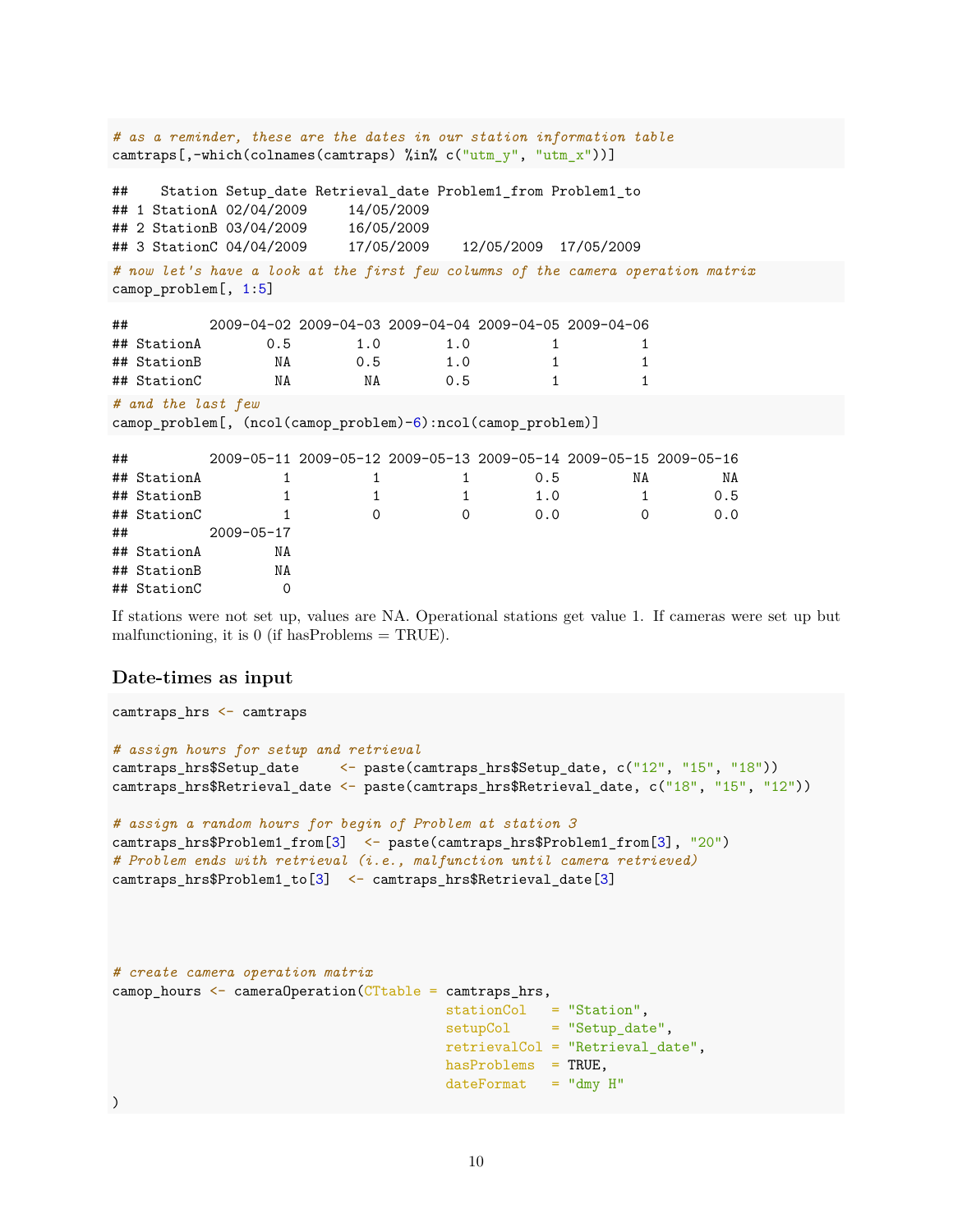```
# as a reminder, these are the date-times in our station information table
camtraps_hrs
## Station utm_y utm_x Setup_date Retrieval_date Problem1_from
## 1 StationA 604000 526000 02/04/2009 12 14/05/2009 18
## 2 StationB 606000 523000 03/04/2009 15 16/05/2009 15
## 3 StationC 607050 525000 04/04/2009 18 17/05/2009 12 12/05/2009 20
## Problem1_to
## 1
## 2
## 3 17/05/2009 12
# now let's have a look at the first few columns of the camera operation matrix
camop_hours[, 1:5]
## 2009-04-02 2009-04-03 2009-04-04 2009-04-05 2009-04-06
## StationA 0.5 1.000 1.00 1 1
## StationB NA 0.375 1.00 1 1
## StationC NA NA 0.25 1 1
# and the last few
camop_hours[, (ncol(camop_hours)-6):ncol(camop_hours)]
## 2009-05-11 2009-05-12 2009-05-13 2009-05-14 2009-05-15 2009-05-16
## StationA 1 1.0000 1 0.75 NA NA
## StationB 1 1.0000 1 1.00 1 0.625
## StationC 1 0.8333 0 0.00 0 0.000
## 2009-05-17
## StationA NA
## StationB NA
## StationC 0
```
### **Differences between version 2.1 and previous versions**

Version 2.1 introduced support of cameraOperation() for date-times in the setup / retrieval / problem columns. By giving the setup / retrieval / problem columns as date-times (and adjusting argument dateFormat accordingly), one can calculate precise daily effort.

If the times are unknown and users provide dates only to argument dateFormat, camtrapR will assume that setup and retrieval were at 12 noon. Malfunction periods (indicated by the problem columns) will be interpreted as the cameras having malfunctioned the whole day.

This is how the handling of setup/retrieval days differs between dates and date-times in dateFormat:

| version                       |      | dateFormat is date dateFormat is date-time |
|-------------------------------|------|--------------------------------------------|
| prior to 2.1<br>2.1 and later | -0.5 | not implemented<br>calculated precisely    |

This is how the handling of problems / malfunction periods differs between dates and date-times in dateFormat:

| version                       | dateFormat is date dateFormat is date-time |
|-------------------------------|--------------------------------------------|
| prior to 2.1<br>2.1 and later | not implemented<br>calculated precisely    |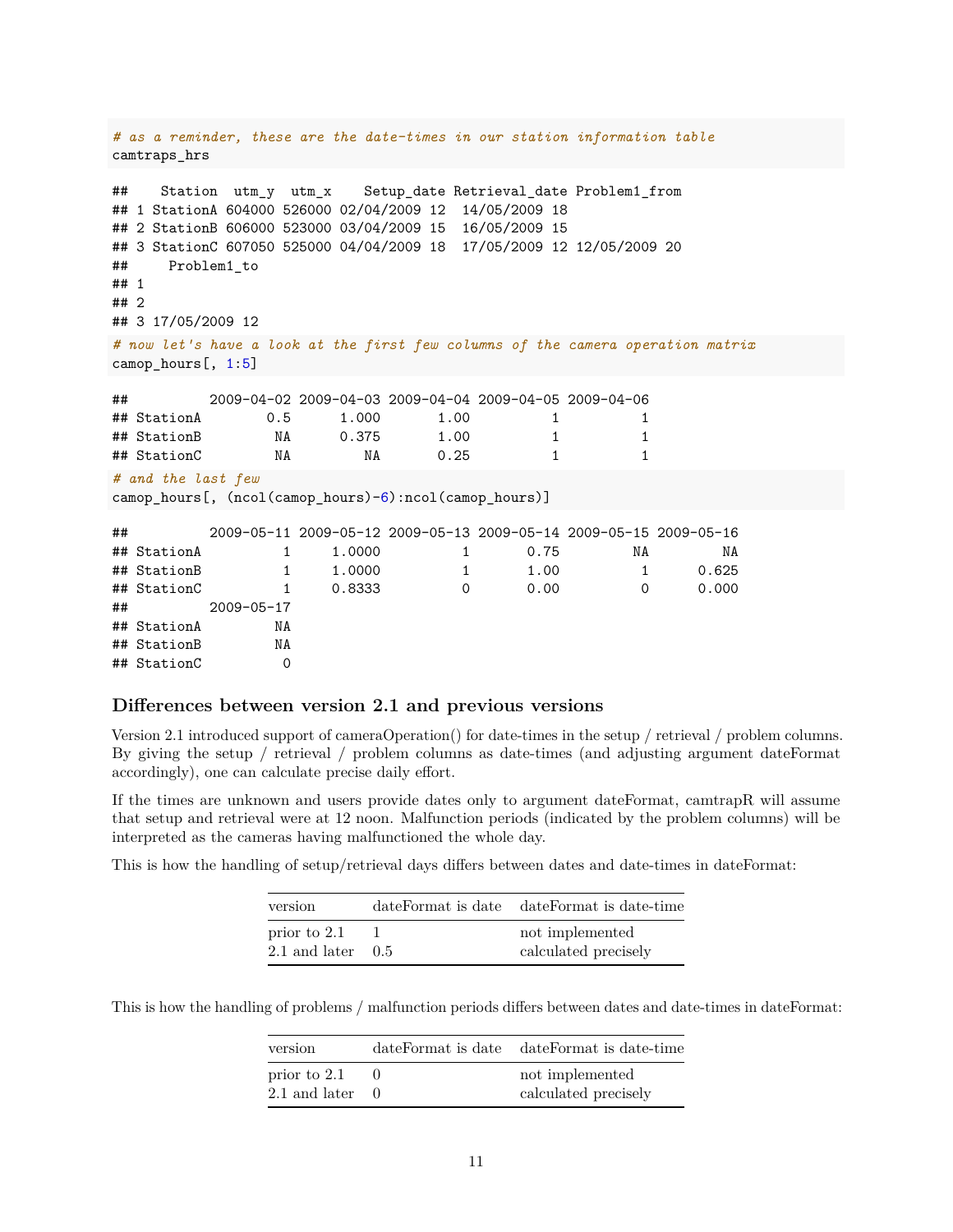### **Camera days vs. camera nights**

By default, the camera operation matrix refers to days, centered on noon and lasting from midnight to midnight the next day. In some situations it can make sense to shift the time frame for analyses, so the camera operation matrix describes trap nights (centered on midnight, lasting from noon to noon the next day).

To that end, the argument occasionStartTime can be set. Prior to version 2.1.0, it was an argument of detectionHistory and spatialDetectionHistory, but was moved to cameraOperation in v2.1.0. It can be set to an hour between 0 and 23, describing the hour the occasions begin.

```
# create camera operation matrix with occasions / trap days starting on noon (until noon the next day)
camop_hours_12 <- cameraOperation(CTtable = camtraps_hrs,
                       stationCol = "Station",
                       setupCol = "Setup_date",
                       retrievalCol = "Retrieval_date",
                       hasProblems = TRUE,
                       dateFormat = "dmy H",occasionStartTime = 12
)
# now let's have a look at the first few columns of the camera operation matrix
camop_hours_12[, 1:5]
## 2009-04-02+12h 2009-04-03+12h 2009-04-04+12h 2009-04-05+12h
## StationA 1 1.000 1.00 1
## StationB NA 0.875 1.00 1
## StationC NA NA 0.75 1
## 2009-04-06+12h
## StationA 1
## StationB 1
## StationC 1
# and the last few
camop_hours_12[, (ncol(camop_hours_12)-6):ncol(camop_hours_12)]
## 2009-05-11+12h 2009-05-12+12h 2009-05-13+12h 2009-05-14+12h
## StationA 1 1.0000 1 0.25
## StationB 1 1.0000 1 1.00
## StationC 1 0.3333 0 0.00
## 2009-05-15+12h 2009-05-16+12h 2009-05-17+12h
## StationA NA NA NA
## StationB 1 0.125 NA
## StationC 0 0.000 NA
```
The column names now indicate the shift, "+12h" in the example above. That means that the first column shows the effort from 12 noon on 2009-04-02 until 12 noon 2009-04-03.

When using this camera operation matrix in detectionHistory or spatialDetectionHistory, the shift will be extracted and trapping effort will be calculated accordingly. Therefore, the argument occasionStartTime in these two functions is deprecated from version 2.1.0.

## **Combining multiple cameras per station**

Often multiple cameras are set at a station, but data are to be analysed on a station-level, not at the level of individual cameras. cameraOperation can combine these effort of individual cameras according to how they were set up.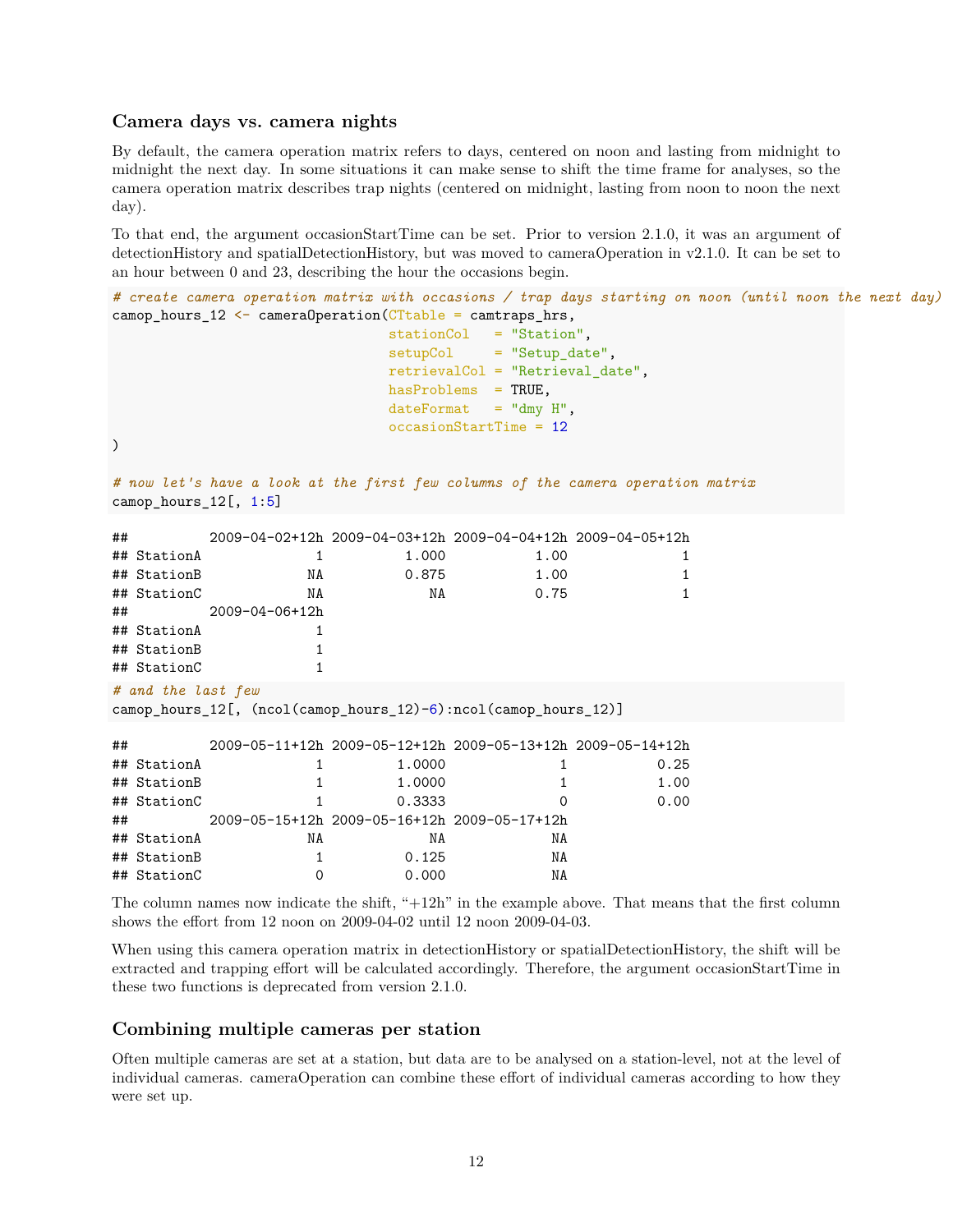First, let's create a simple artifial data set. Note how the columns contain an hour (e.g. 12 noon in this case: "2020-01-01 12"). Other formats for date-time are possible and can be specified with argument dateFormat in cameraOperation.

```
camtraps_by_camera \leq data.frame(Station = c("A", "A"),
                          \text{ camera} = \text{c}("\text{cam1", "cam2");}setup = c("2020-01-01 12"),
                          retrieval = c("2020-01-08 18", "2020-01-07 18"),
                          Problem1 from = c("2020-01-03 12", NA),
                          Problem1_to = c("2020-01-05 18", NA),
                          Problem2_from = c("2020-01-06 12", NA),
                          Problem2_to = c("2020-01-07 12", NA))
```

```
camtraps_by_camera
```

```
## Station camera setup retrieval Problem1_from Problem1_to
## 1 A cam1 2020-01-01 12 2020-01-08 18 2020-01-03 12 2020-01-05 18
## 2 A cam2 2020-01-01 12 2020-01-07 18 <NA> <NA>
## Problem2_from Problem2_to
## 1 2020-01-06 12 2020-01-07 12
## 2 <NA> <NA>
```
To aggregate data from cameras to station, you need a camera column ("camera" in the example above). Furthermore, set argument byCamera = FALSE. Then, the combinations of the arguments camerasIndependent and allCamsOn define how effort from individual cameras is combined. allCamsOn means all cameras need to be active for a station to be considered active. camerasIndepndent specifies whether the cameras accumulate effort independently or now. See ?cameraoperation for details.

Below we'll run cameraOperation of the little sample table camtraps\_by\_camera, for all possible combinations of allCamsOn, cameraOperation and hasProblems.

```
# list of common arguments for the different function runs
args.common < - list(CTable = camtraps_by.camera,stationCol = "Station",
 cameraCol = "camera",
 setupCol = "setup",retrievalCol = "retrieval",
 dateFormat = "ymd H",byCamera = FALSE,
 writecsv = FALSE
 )
# combinations of the arguments of interest
fun.args0 \leftarrow expand.grid(allCamsOn = c(T,F),
                                 camerasIndependent = c(T,F),
                                 hasProblems = c(T,F))# create a list of function arguments with the varying arguments
  fun.args1 <- apply(fun.args0, MARGIN = 1, FUN = function(x) modifyList(args.common, as.list(x)))
   # run cameraOperation on each combination of arguments, and combine into an output table with the fu
   camOp_station_aggregation <- cbind(fun.args0, do.call(rbind, lapply(fun.args1, FUN = function(x)
    do.call(cameraOperation, x))), row.names = NULL)
```
Now let's see how the daily effort was combined for the different combinations of allCamsOn and camerasIndependent when hasProblems is FALSE.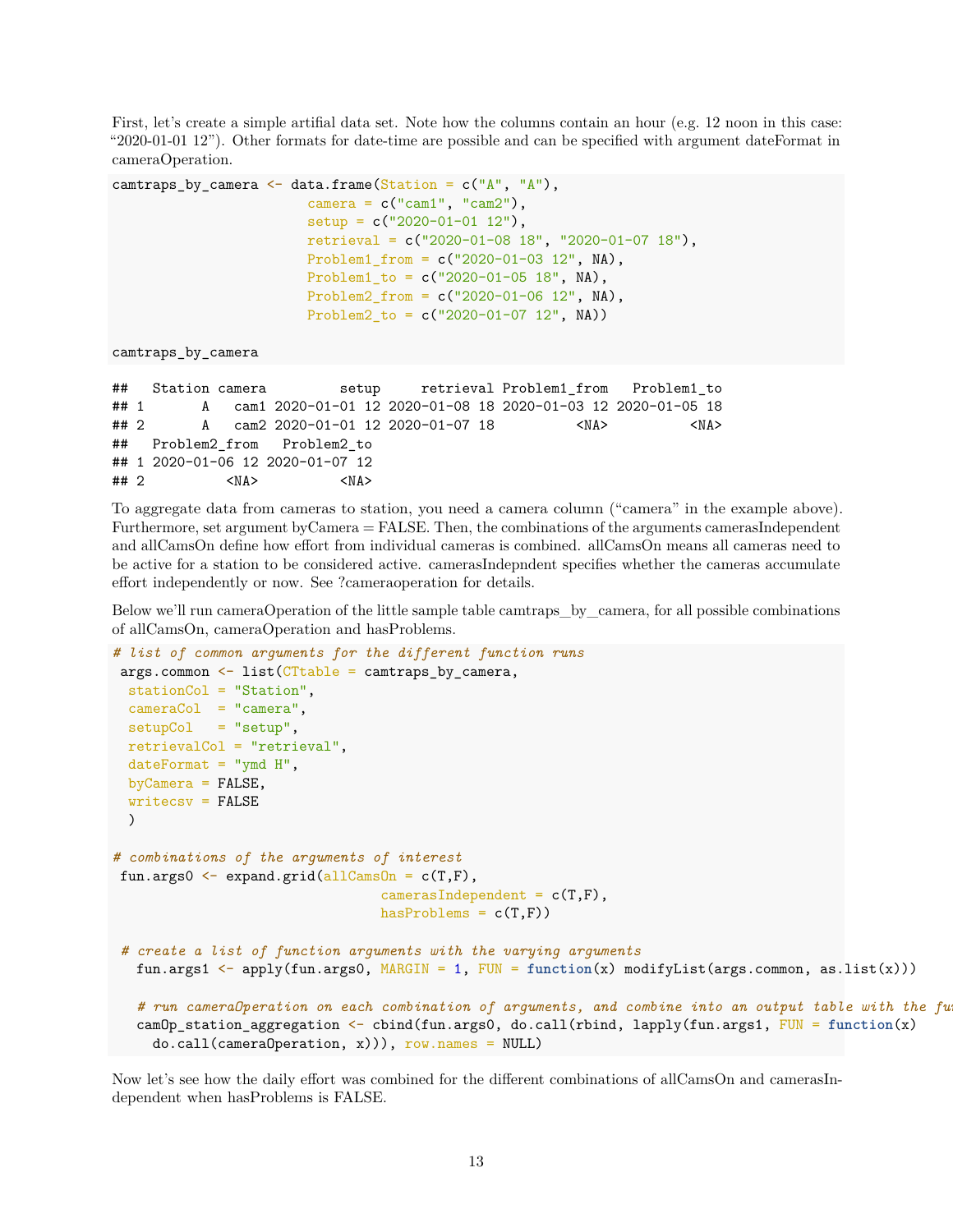| camOp_station_aggregation [camOp_station_aggregation\$hasProblems == FALSE, -3] |  |  |  |  |  |  |  |
|---------------------------------------------------------------------------------|--|--|--|--|--|--|--|
|---------------------------------------------------------------------------------|--|--|--|--|--|--|--|

| ##   |       | allCamsOn camerasIndependent 2020-01-01 2020-01-02 2020-01-03 2020-01-04 |       |       |     |      |  |                |
|------|-------|--------------------------------------------------------------------------|-------|-------|-----|------|--|----------------|
| ## 5 | TRUE  |                                                                          | TRUE  |       | 1.0 |      |  | 2              |
| ## 6 | FALSE |                                                                          | TRUE  |       | 1.0 |      |  | $\overline{2}$ |
| ##7  | TRUE  |                                                                          | FALSE |       | 0.5 |      |  | 1              |
| ## 8 | FALSE |                                                                          | FALSE |       | 0.5 |      |  |                |
| ##   |       | 2020-01-05 2020-01-06 2020-01-07 2020-01-08                              |       |       |     |      |  |                |
| ## 5 | 2     | 2                                                                        |       | 1.500 |     | ΝA   |  |                |
| ## 6 | 2     | 2                                                                        |       | 1.750 |     | 0.75 |  |                |
| ##7  |       |                                                                          |       | 0.750 |     | ΝA   |  |                |
| ## 8 |       |                                                                          |       | 0.875 |     | 0.75 |  |                |
|      |       |                                                                          |       |       |     |      |  |                |

sS you can see, allCamsOn has no effect if all cameras were active (due to hasProblems = FALSE). The differences on the setup/retrieval day are due to camerasIndependent.

Now with has<br>Problems  $=\mbox{\rm TRUE}\mbox{:}$ 

|        |       |                                                                          |       |     |      |      | $\text{camOp\_station\_aggregation}$ [camOp_station_aggregation\$hasProblems == TRUE, -3] |  |
|--------|-------|--------------------------------------------------------------------------|-------|-----|------|------|-------------------------------------------------------------------------------------------|--|
| ##     |       | allCamsOn camerasIndependent 2020-01-01 2020-01-02 2020-01-03 2020-01-04 |       |     |      |      |                                                                                           |  |
| ## 1   | TRUE  |                                                                          | TRUE  | 1.0 | 2    | 1.00 | 0.0                                                                                       |  |
| ## 2   | FALSE |                                                                          | TRUE  | 1.0 | 2    | 1.50 | 1.0                                                                                       |  |
| ##3    | TRUE  |                                                                          | FALSE | 0.5 | 1    | 0.50 | 0.0                                                                                       |  |
| ## $4$ | FALSE |                                                                          | FALSE | 0.5 | 1    | 0.75 | 0.5                                                                                       |  |
| ##     |       | 2020-01-05 2020-01-06 2020-01-07 2020-01-08                              |       |     |      |      |                                                                                           |  |
| ## 1   | 0.500 | 1.00                                                                     | 1.000 |     | ΝA   |      |                                                                                           |  |
| ##2    | 1.250 | 1.50                                                                     | 1.250 |     | 0.75 |      |                                                                                           |  |
| ##3    | 0.250 | 0.50                                                                     | 0.500 |     | NA   |      |                                                                                           |  |
| ## $4$ | 0.625 | 0.75                                                                     | 0.625 |     | 0.75 |      |                                                                                           |  |

Here's how the daily aggregates are calculate for the different combinations of allCamsOn and camerasIndependent, and depending on whether input columns are date or date-time (from v2.1.0). In the table below, x is a vector of values at individual cameras for one day (e.g.  $c(1,0.5)$ ) when one camera was active the whole day, the other cameras half a day).

| $cameras$ Independentll $Cams$ On |              | input columns | aggregate with                                                               | example $c(1,$<br>(0.5) | example $c(1, 1)$ |
|-----------------------------------|--------------|---------------|------------------------------------------------------------------------------|-------------------------|-------------------|
| TRUE                              | TRUE         | date-time     | $ifelse(all(x ==$<br>1), sum(x),<br>$\min(x)$ *<br>length(x))                | $\overline{1}$          | $\overline{2}$    |
| TRUE                              | TRUE         | date          | $ifelse(all(x ==$<br>1), sum(x), 0)                                          | $\overline{0}$          | $\overline{2}$    |
| TRUE                              | FALSE        | date-time     | sum                                                                          | 1.5                     | $\overline{2}$    |
| TRUE                              | <b>FALSE</b> | date          | sum                                                                          | 1.5                     | $\overline{2}$    |
| <b>FALSE</b>                      | TRUE         | date-time     | min                                                                          | 0.5                     | 1                 |
| <b>FALSE</b>                      | TRUE         | date          | $ifelse(all(x ==$<br>1), 1, 0)                                               | $\theta$                | 1                 |
| <b>FALSE</b>                      | <b>FALSE</b> | date-time     | mean                                                                         | 0.75                    | $\overline{2}$    |
| <b>FALSE</b>                      | <b>FALSE</b> | date          | ifelse(sum(x,<br>$na.rm =$<br>$TRUE$ >= 1,<br>1, sum(x, na.rm)<br>$= TRUE$ ) | 1                       | 1                 |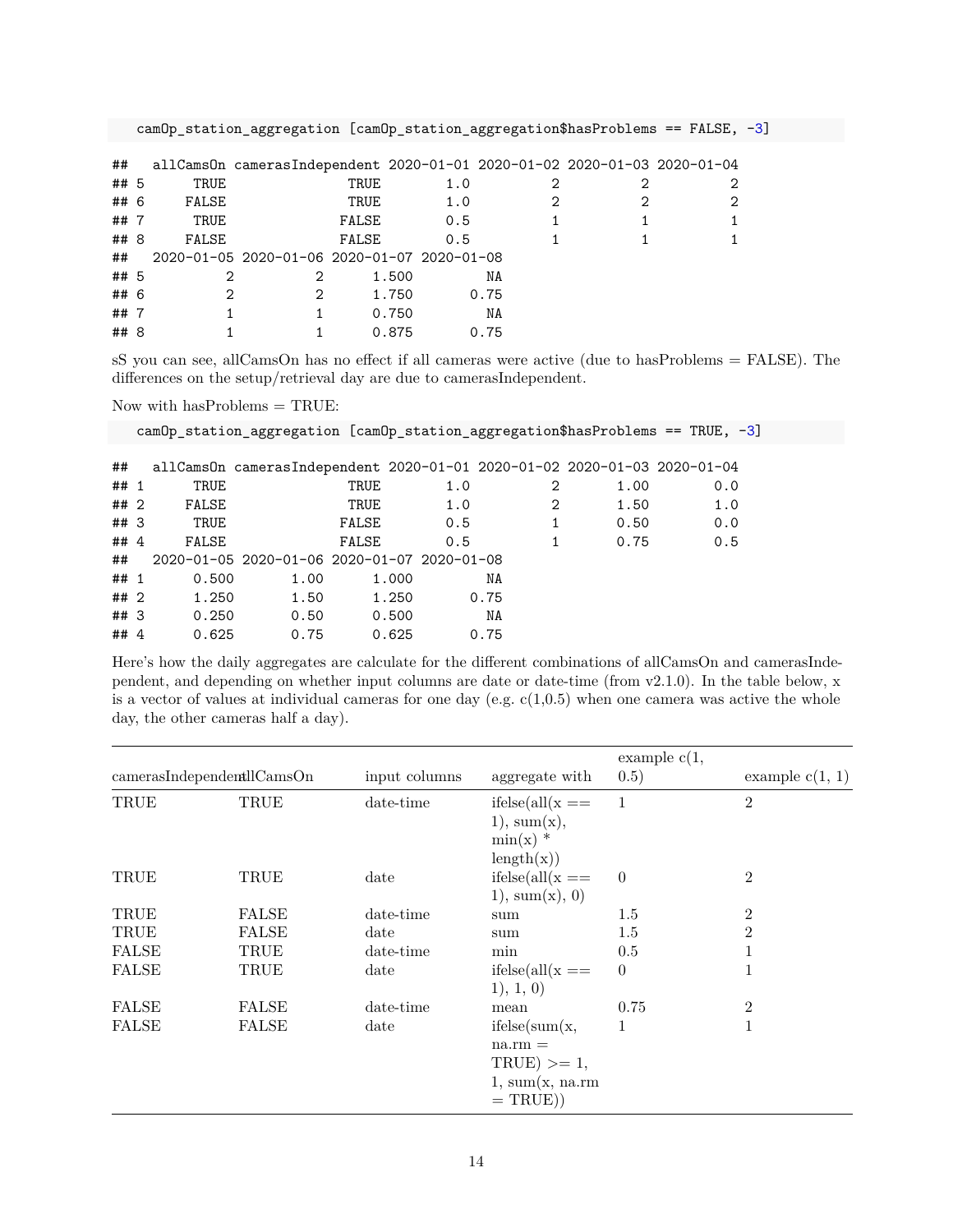## **Plotting camera operation matrices**

There is a little function for plotting the camera operation matrix included in the package, but not exported in the Namespace. It is accessible with camtrapR:::camopPlot(). Imagine there is a typo in one of your date fields and the setup or retrieval year is wrong. You will easily be able to spot it this way.

Here is the camera operation matrix calculated above (in two different color palettes, the default being the viridis palette - requires R 3.6.0 or higher).

```
par(mfrow = c(1,2))camtrapR:::camopPlot(camOp = camop_problem)
camtrapR:::camopPlot(camOp = camop_problem, palette = "Heat")
```


```
One can also plot with the levelplot function from the lattice package:
camtrapR:::camopPlot(camOp = camop_problem, lattice = TRUE)
```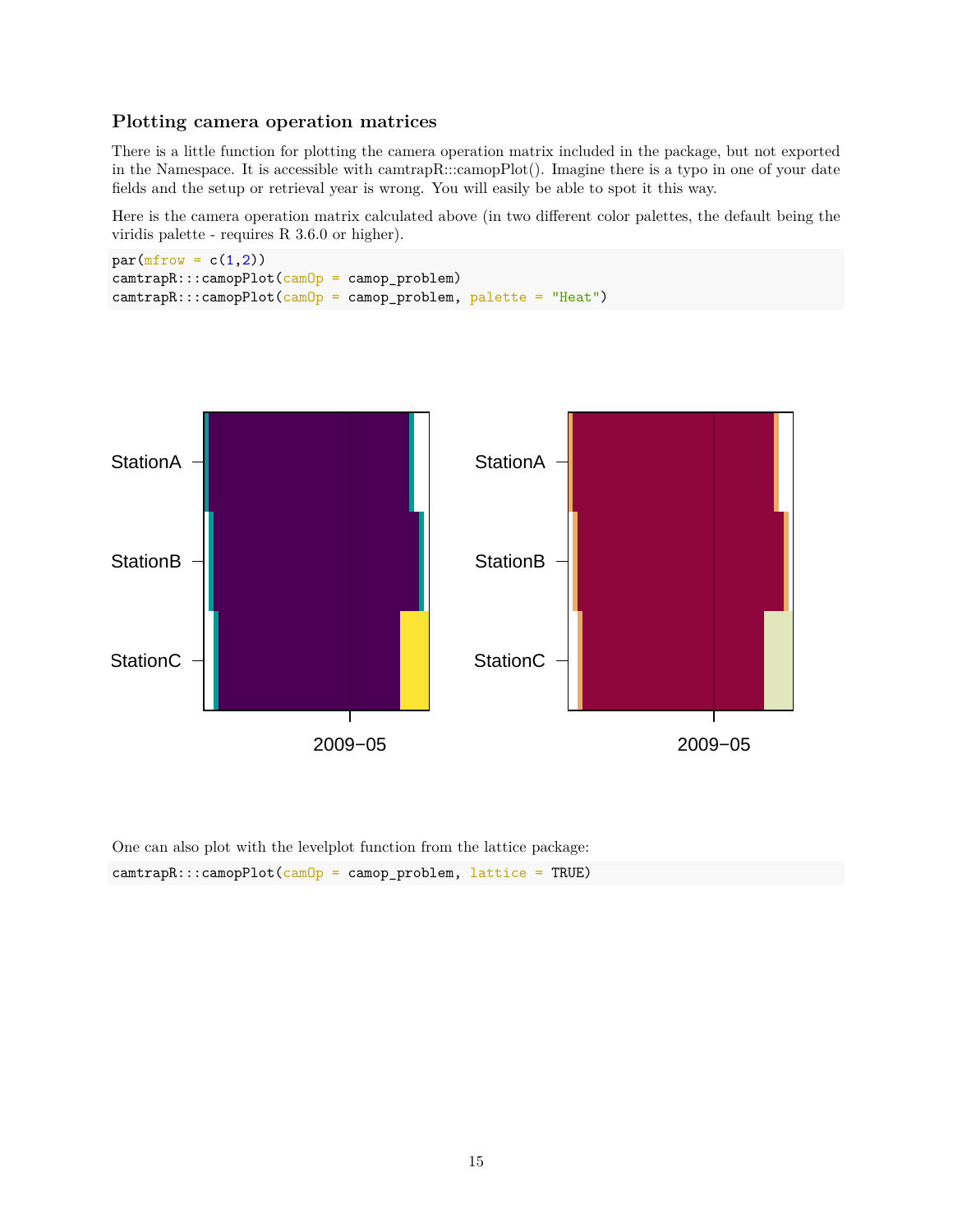

 $\text{camtrapR:::} \text{camopPlot}(\text{camOp} = \text{camop\_problem}, \text{ }\text{palette} = \text{``Heat''}, \text{ } \text{lattice} = \text{TRUE})$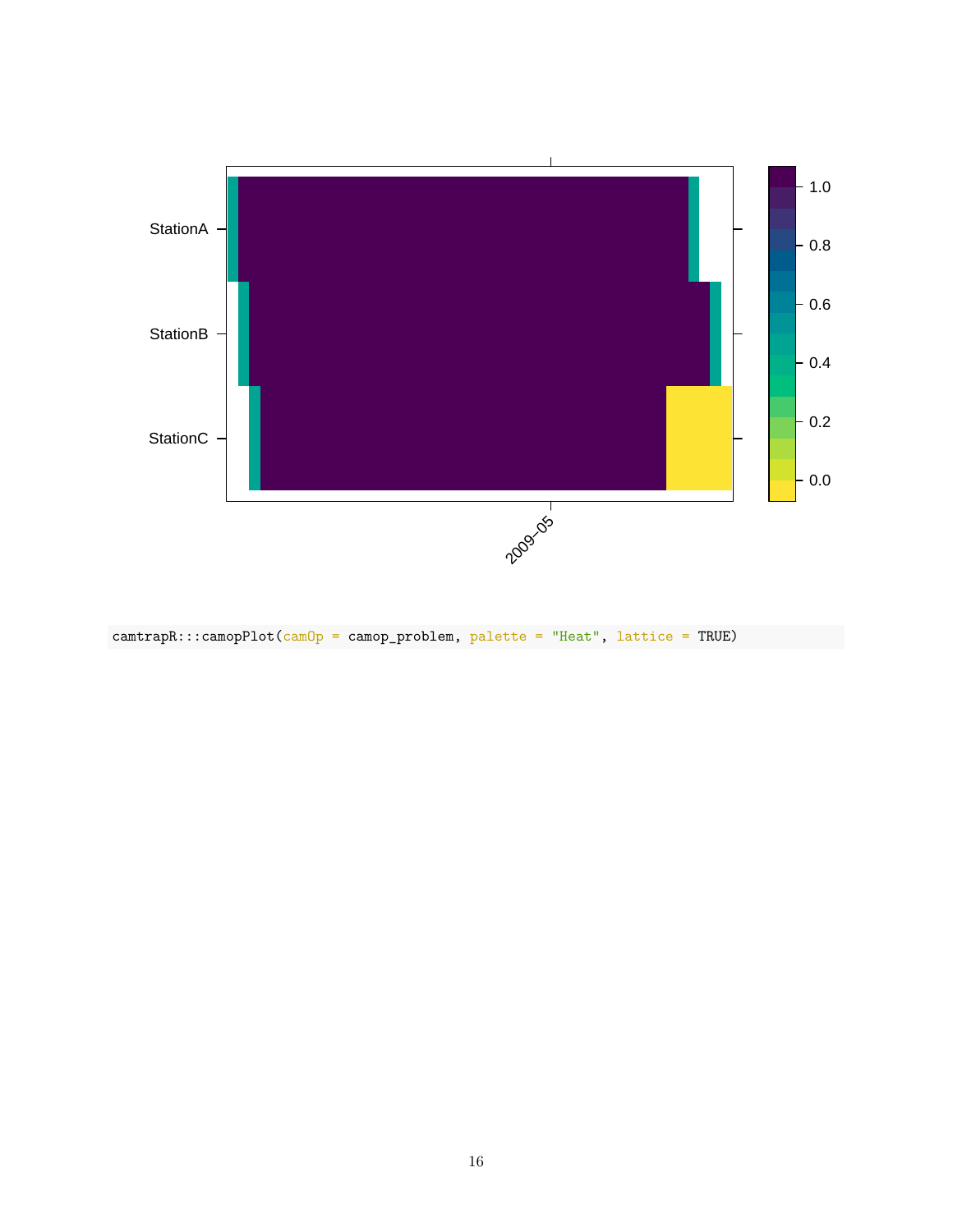

Here is what it would look like if the year is wrong for one station.

```
camtraps_typo <- camtraps
# replace 2009 with 2008 in setup date of station A
camtraps_typo$Setup_date[1] <- gsub("2009", "2008", camtraps_typo$Setup_date[1])
\texttt{camp\_type} \leq \texttt{camenOperation}(\texttt{CTable} = \texttt{camtraps\_type},stationCol = "Station",
                                   setupCol = "Setup_date",
                                  retrievalCol = "Retrieval_date",
                                  writecsv = FALSE,hasProblems = TRUE,
                                  dateFormat = dateFormat)
camtrapR:::camopPlot(camop_typo)
```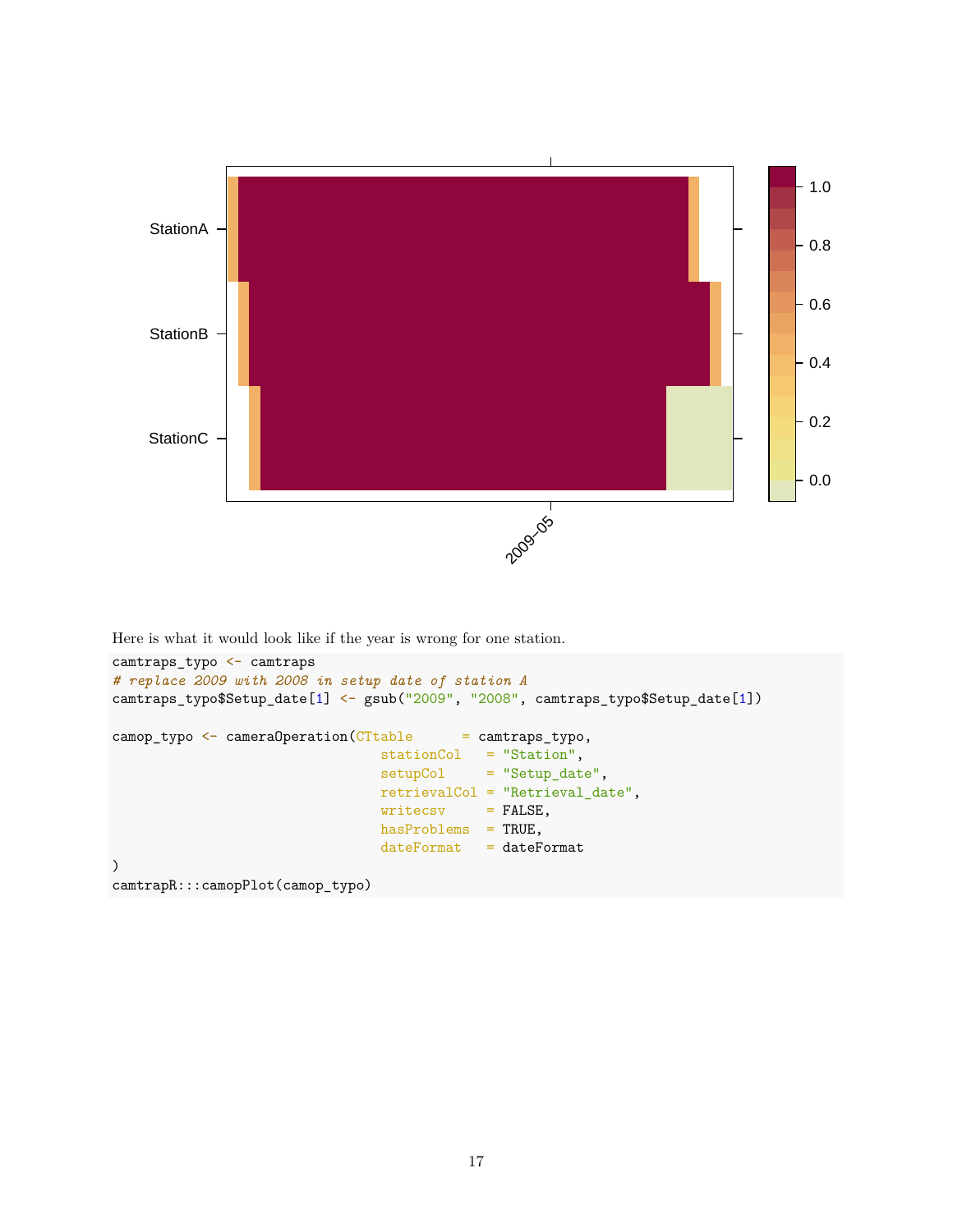

Note that the colors are stretched between the lowest and highest value. There is no dedicated color for 0, designating non-operational cameras.

For a list of color palettes, see [here.](https://developer.r-project.org/Blog/public/2019/04/01/hcl-based-color-palettes-in-grdevices/index.html)

## **Saving and loading camera operation matrices**

The camera operation matrix can easily be saved as a csv file (by setting argument writecsv = TRUE, check.names = FALSE and defining outdir). In order to load the csv into R again, it is necessary to tell R to use the station IDs (the first column) as row names:

```
camOp \leq read.csv(file = ..., row.names = 1, check.names = FALSE)
```
check.names = FALSE ensures that column names (the dates) are read back into R as they are (e.g. "2015-12- 01"). Otherwise one may end up with unreadable column names (at least for camtrapR) such as "X2015.12.01".

## **Input for subsequent analyses (single-season)**

It is very easy to prepare input for single-season occupancy and spatial capture-recapture (SCR) analyses in camtrapR. All one needs it a record table and the camera operation matrix. Making input for SCR analyses further requires the camera trap station table.

## **Occupancy analyses**

Occupancy models use detection/non-detection matrices in which for every station and every occasion "1"" signifies a detection of a given species, "0"" signifies non-detecion, and NA missing data.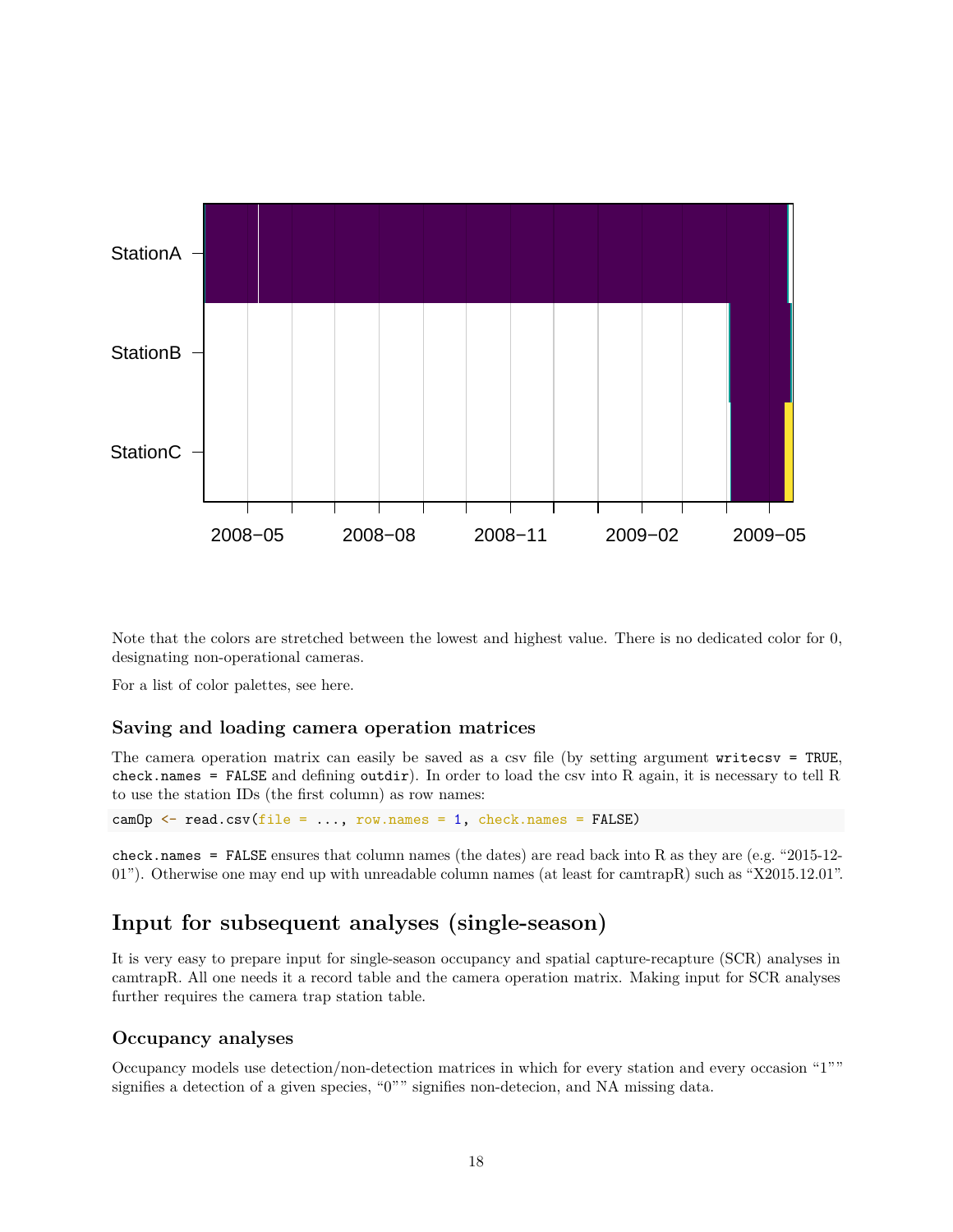Here is how to obtain a detection/non-detection matrix using function detectionHistory. Because the function builds on prior functions (recordTable and cameraOperation) we also show these function here to provide the context.

```
# create camera operation matrix
camop no problem \leq cameraOperation(CTtable = camtraps,
                               stationCol = "Station",
                               setupCol = "Setup_date",
                               retrievalCol = "Retrieval_date",
                               hasProblems = FALSE,
                               dateFormat = dateFormat)
# define image directory
wd_images_ID <- system.file("pictures/sample_images_species_dir", package = "camtrapR")
# make record table
recordTableSample <- recordTable(inDir = wd_images_ID,
                            IDfrom = "directory",
                            minDeltaTime = 60,
                            deltaTimeComparedTo = "lastIndependentRecord",
                            timeZone = "Asia/Kuala Lumpur"
\lambda## StationA: 8 images 0 duplicates removed |======= | 33%
## StationB: 23 images 6 duplicates removed |============= | 67%
## StationC: 37 images 6 duplicates removed |====================| 100%
# make detection history (without trapping effort)
DetHist1 \leftarrow detectionHistory(\text{recordTable} = recordTableSample,
                        camOp = camop_no_problem,
                        stationCol = "Station",
                        speciesCol = "Species",
                        recordDateTimeCol = "DateTimeOriginal",
                        species = "VTA",
                        occasionLength = 7,day1 = "station",includeEffort = FALSE
)
## Warning: timeZone is not specified. Assuming UTC
DetHist1
```
## \$detection\_history ## o1 o2 o3 o4 o5 o6 o7 ## StationA 0 1 0 0 1 0 NA ## StationB 0 1 0 1 0 0 NA ## StationC 0 0 1 0 0 0 NA

Note the warning about the missing time zone (as in the functions recordTable and recordTable). Normally, it should be fine, but to be on the safe side, better set it to your study area's time zone.

If trapping effort is thought to influence detection probability, it can be returned by setting includeEffort = TRUE. This way the number of active trapping days per occasion and station is returned.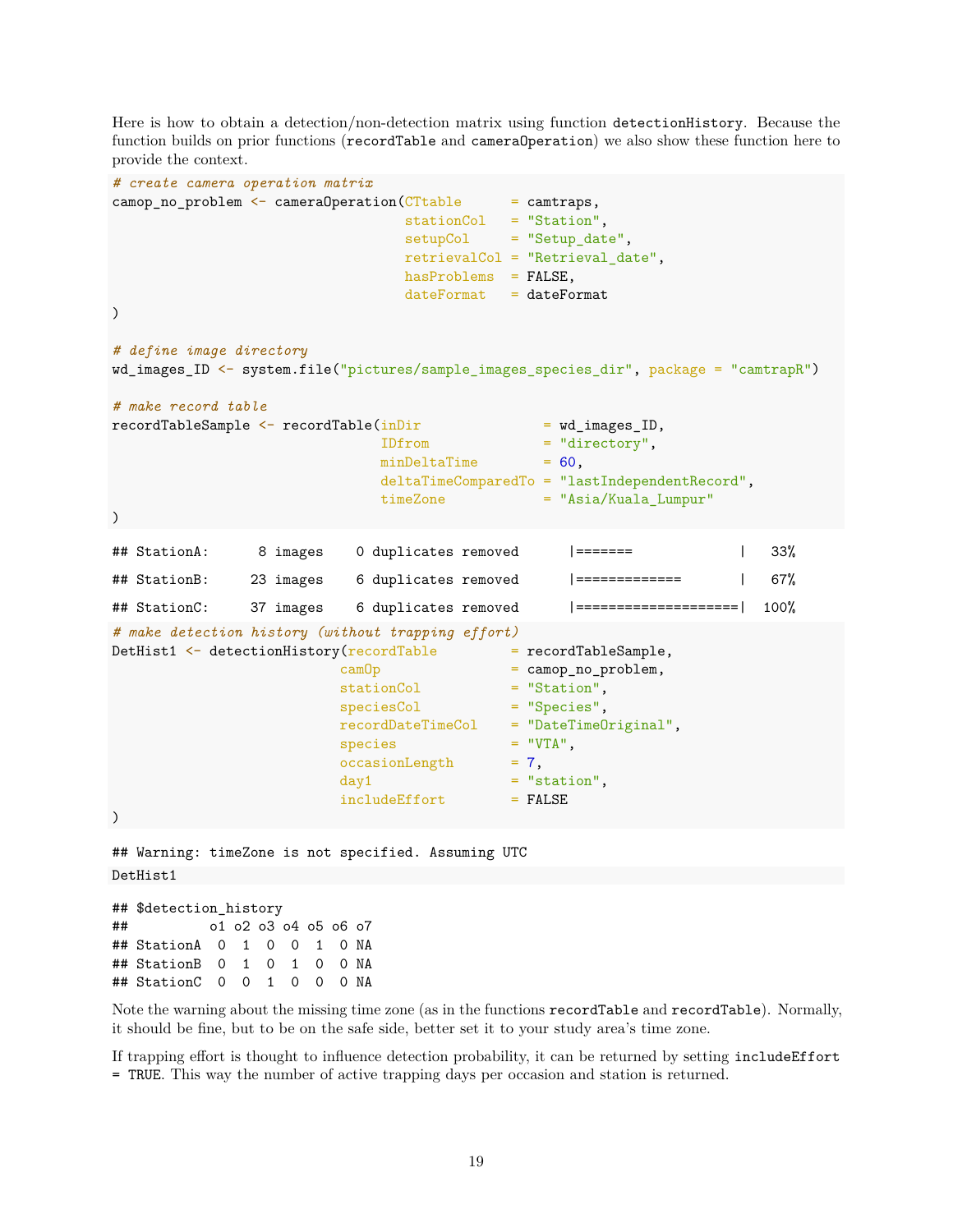```
# make detection history (with trapping effort)
DetHist2 \leftarrow detectionHistory(recordTable = recordTableSample,<br>camOp = camop no problem.
                                           = camop_no_problem,
                         stationCol = "Station",
                         speciesCol = "Species",
                         recordDateTimeCol = "DateTimeOriginal",
                         species = "VTA",timeZone = "Asia/Kuala Lumpur",
                         occasionLength = 7,day1 = "station",includeEffort = TRUE,
                         scaleEffort = FALSE\mathcal{L}DetHist2[[1]] # detection history
## o1 o2 o3 o4 o5 o6 o7
## StationA 0 1 0 0 1 0 0
## StationB 0 1 0 1 0 0 0
## StationC 0 0 1 0 0 0 0
DetHist2[[2]] # effort (in days per occasion)
## o1 o2 o3 o4 o5 o6 o7
## StationA 6.5 7 7 7 7 7 0.5
## StationB 6.5 7 7 7 7 7 1.5
## StationC 6.5 7 7 7 7 7 1.5
To help with convergence of models, the effort matrix can be scaled to mean = 0 and sd = 1 by setting
```
 $scaleEffort = TRUE$ . If writecsv = TRUE, the scaling parameters will also be saved in a separate csv file.

```
DetHist3 \leftarrow detectionHistory(recordTable = recordTableSample,
                      camOp = camop_no_problem,
                      stationCol = "Station",
                      speciesCol = "Species",
                      recordDateTimeCol = "DateTimeOriginal",
                      species = "VTA",
                      timeZone = "Asia/Kuala Lumpur",
                      occasionLength = 7,day1 = "station",includeEffort = TRUE,
                      scaleEffort = TRUE
)
DetHist3[[1]] # detection history (same as above)
## o1 o2 o3 o4 o5 o6 o7
## StationA 0 1 0 0 1 0 0
## StationB 0 1 0 1 0 0 0
## StationC 0 0 1 0 0 0 0
DetHist3[[2]] # effort (scaled)
## o1 o2 o3 o4 o5 o6 o7
## StationA 0.1948432 0.4355319 0.4355319 0.4355319 0.4355319 0.4355319 -2.693421
```
## StationB 0.1948432 0.4355319 0.4355319 0.4355319 0.4355319 0.4355319 -2.212043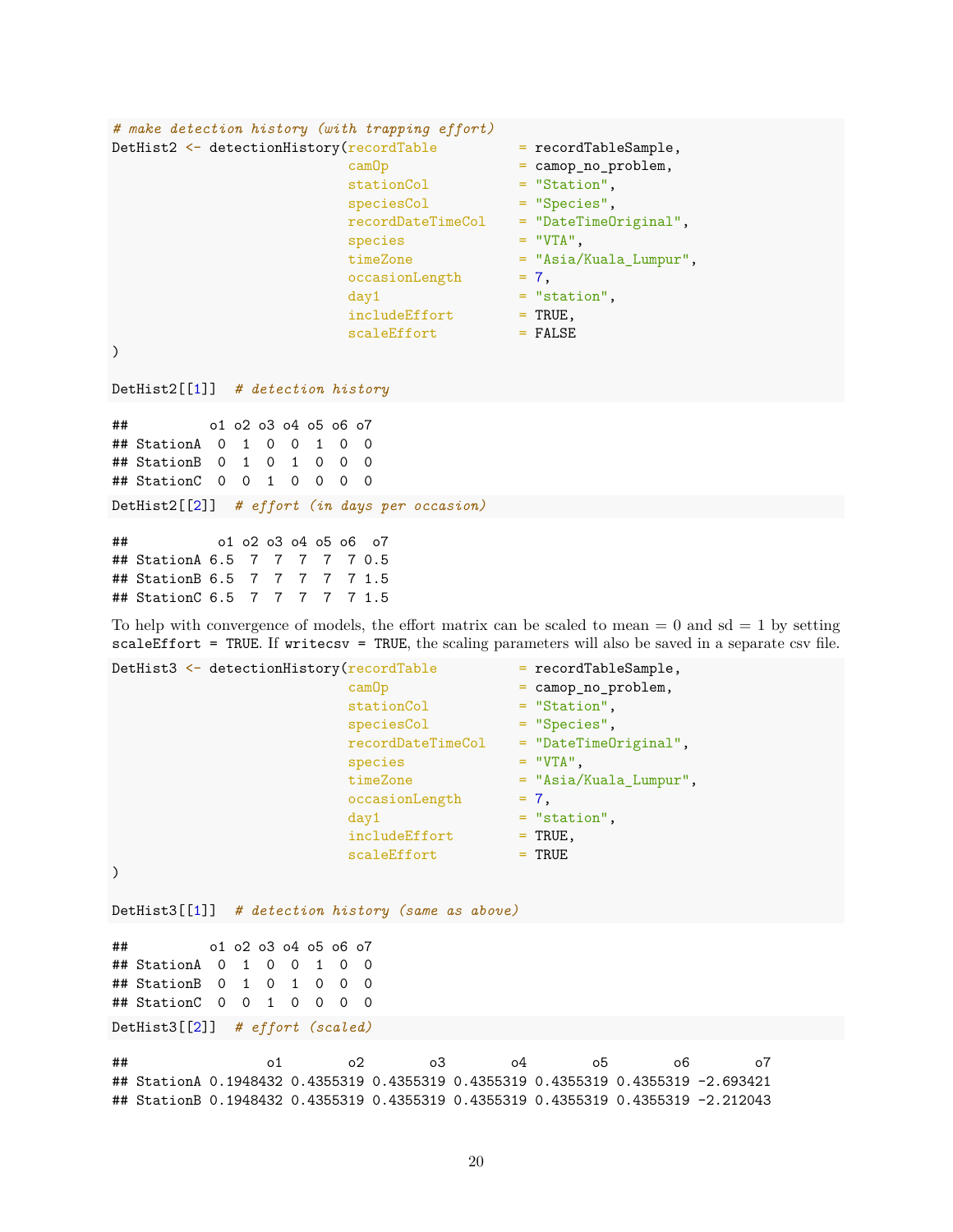```
## StationC 0.1948432 0.4355319 0.4355319 0.4355319 0.4355319 0.4355319 -2.212043
DetHist3[[3]] # scaling parameters for back-transformation
## effort.scaled.center effort.scaled.scale
## 1 6.095238 2.077372
# backtransform scaled effort like this if needed
(DetHist3[[2]] * DetHist3[[3]]$effort.scaled.scale) + DetHist3[[3]]$effort.scaled.center
## o1 o2 o3 o4 o5 o6 o7
## StationA 6.5 7 7 7 7 7 0.5
## StationB 6.5 7 7 7 7 7 1.5
## StationC 6.5 7 7 7 7 7 1.5
```
#### **Handling of incomplete occasions**

The following table shows the behaviour of the detectionHistory function for different combinations of the function arguments includeEffort and minActiveDaysPerOccasion and different occasion-level camera operation values (table head, column 3-7). Depending on these arguments, incomplete occasions will either NA or have values of  $0/1$  (depending on whether there was a detection) in the output detection matrix.

|              | includeEffort minActiveDaysPdrOccasionone 1 | camera<br>operation | at least   | all 0 | 0 and NA | all NA |
|--------------|---------------------------------------------|---------------------|------------|-------|----------|--------|
| TRUE         | not<br>defined                              | 0/1                 | 0/1        | ΝA    | NA       | NA     |
| TRUE         | defined                                     | 0/1                 | $0/1/NA^*$ | NA    | NA       | ΝA     |
| <b>FALSE</b> | not<br>defined                              | 0/1                 | NA.        | ΝA    | NA       | NA     |
| FALSE        | defined                                     | 0/1                 | $0/1/NA^*$ | NA    | NA       | ΝA     |

\*: NA if there were less active days in an occasion than minActiveDaysPerOccasion

The same applies to generation of input for spatial capture-recapture analyses using spatialDetectionHistory as described below.

#### **Saving and loading detection histories**

The detection history and effort matrices can easily be saved as csv files (by setting argument writecsv = TRUE and defining outdir). In order to load the csv into R again, it is necessary to tell R to use the station IDs as row names:

```
detHist \leq read.csv(file = ..., row.names = 1)
effort \leq read.csv(file = ..., row.names = 1)
```
### **Spatial Capture-Recapture analyses**

Input for spatial capture-recapture analyses can be generated in the form of capthist-objects as defined in the secr package with the function spatialDetectionHistory. Output can be in the form of counts (number of individual detections per occasion, argument, argument output = "count") or binary (was an individual detected during an occasion, argument output = "binary"). note that the detector type will change accordingly: "proximity" if output = "binary" and "count" if output = "count".

data(recordTableIndividualSample)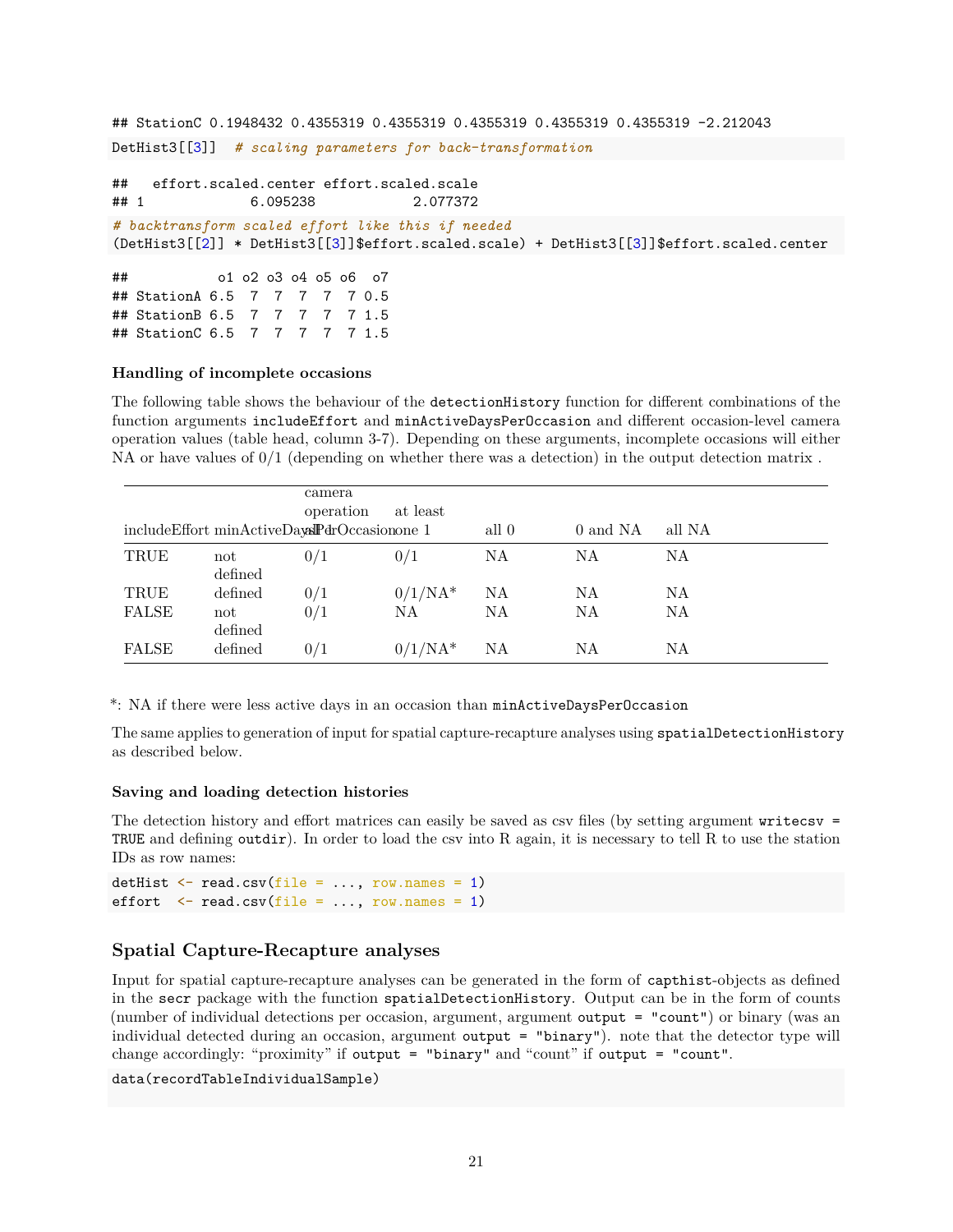```
# create camera operation matrix (with problems/malfunction)
camp\_problem \leq -camenOpen(CTable = camtraps,stationCol = "Station",
                             setupCol = "Setup date",retrievalCol = "Retrieval_date",
                             writecsv = FALSE,hasProblems = TRUE,
                             dateFormat = dateFormat\mathcal{L}sdh <- spatialDetectionHistory(recordTableIndividual = recordTableIndividualSample,
                            species = "LeopardCat",
                            output = "binary",
                           \text{cambp} = camop_problem,<br>CTtable = camtraps,
                                             = camtraps,
                           stationCol = "Station",<br>speciesCol = "Species",
                            speciesCol = "Species",
                            Xcol = "utm_x",
                            Ycol = "utm_y",indivialCol = "Individual",
                            recordDateTimeCol = "DateTimeOriginal",
                           recordDateTimeFormat = "\%Y-\%m-\%d %H:\%M:\%S",occasionLength = 10,\begin{array}{lll} \texttt{day1} & = & \texttt{``survey''}, \\ \texttt{includeEffect} & = & \texttt{TRUE}, \end{array}includeEffort
                           timeZone = "Asia/Kuala_Lumpur"
 )
# missing space in species = "LeopardCat" was introduced by recordTableIndividual
# (because of CRAN package policies).
# In your own data you can have spaces in your directory names.
summary(sdh)
## Object class capthist
## Detector type proximity
## Detector number 3
## Average spacing 2258.871 m
## x-range 523000 526000 m
## y-range 604000 607050 m
##
## Usage range by occasion
## 1 2 3 4 5
## min 7.5 10 10 10 0.0
## max 9.5 10 10 10 4.5
##
## Counts by occasion
## 1 2 3 4 5 Total
## n 2 2 3 2 1 10
## u 2 0 1 0 0 3
## f 0 1 0 2 0 3
## M(t+1) 2 2 3 3 3 3
## losses 0 0 0 0 0 0
## detections 3 4 4 3 1 15
```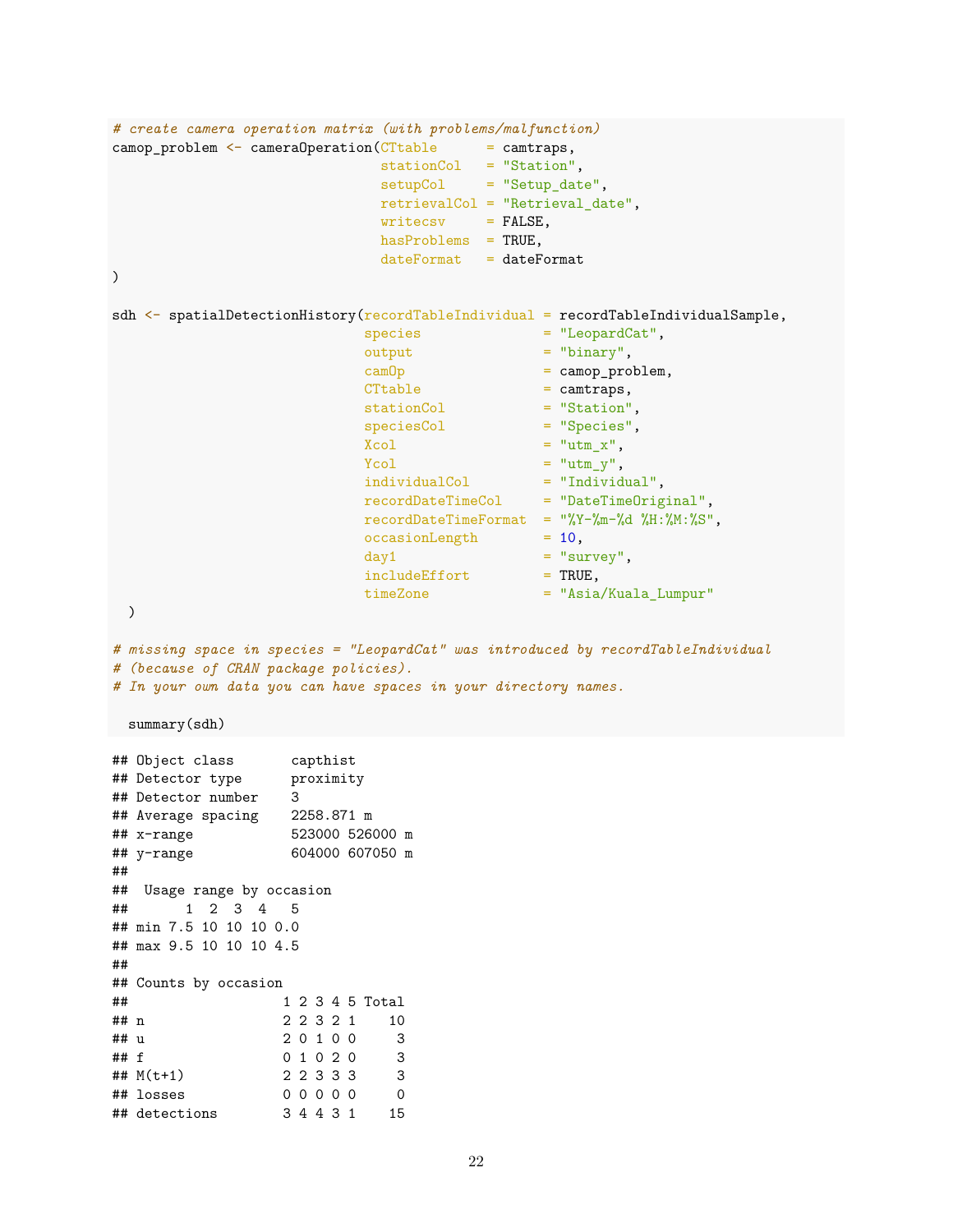## detectors visited 2 3 3 2 1 11 ## detectors used 3 3 3 3 2 14 plot(sdh, tracks = TRUE)

## Warning in plot.capthist(sdh, tracks = TRUE): track for repeat detections on ## same occasion joins points in arbitrary sequence



## **Input for subsequent analyses (multi-season)**

Since version 1.2, camtrapR can prepare input for multi-season occupancy and spatial capture-recapture analyses (in unmarked and secr). The process is very similar to the one for single-season models.

### **Multi-season occupancy analyses**

camtrapR prepares detection histories that can be used as input for argument y in function unmarkedMultFrame. unmarkedMultFrame creates the input for function colext which fits multi-season occupancy models.

For multi-season occupancy, we need a session column in the camera trap table. Records will be assigned to session automatically based on their dates.

First we simulate data for 2 seasons by duplicating the existing sample data and adjusting the dates (add 1 year)

```
# load multi-season data
data(camtrapsMultiSeason)
data(recordTableSampleMultiSeason)
```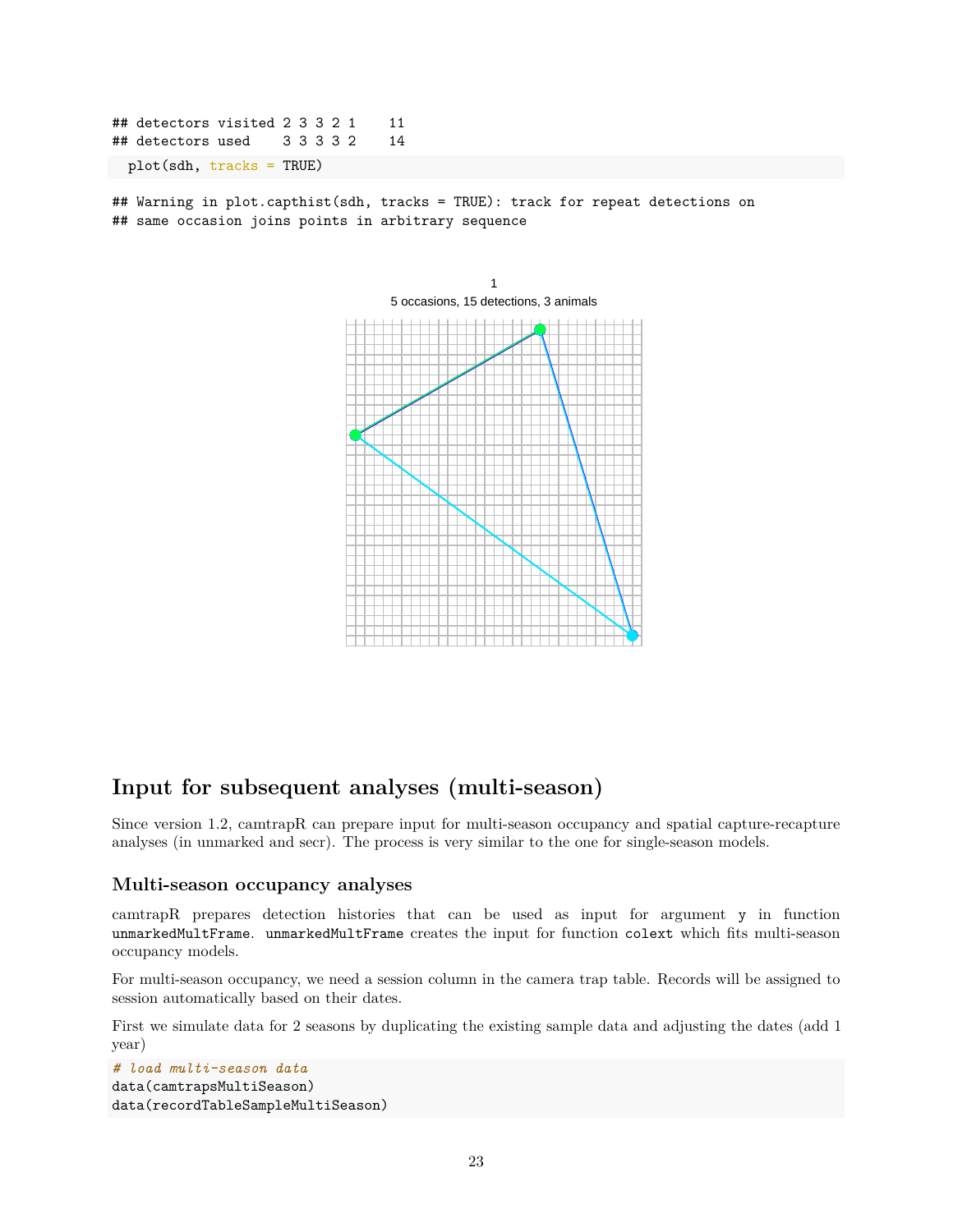*# also, for clarity, lets remove all unnecessary columns from the record table* recordTableSampleMultiSeason <- recordTableSampleMultiSeason[, c("Station", "Species", "DateTimeOriginal")]

```
# create camera operation matrix
camop_season <- cameraOperation(CTtable = camtrapsMultiSeason,
                                   stationCol = "Station",
                                   setupCol = "Setup_date",
                                   sessionCol = "session",
                                   retrievalCol = "Retrieval_date",
                                   hasProblems = TRUE,
                                   dateFormat = dateFormat)
# plot camera operation matrix
par(\text{oma} = c(0,7,0,0))camtrapR:::camopPlot(camop_season)
```


| # make multi-season detection history         |                                   |
|-----------------------------------------------|-----------------------------------|
| DetHist_multi <- detectionHistory(recordTable | $=$ recordTableSampleMultiSeason, |
| camOp                                         | $=$ camop_season,                 |
| stationCol                                    | $=$ "Station",                    |
| speciesCol                                    | $=$ "Species",                    |
| species                                       | $=$ "VTA",                        |
| occasionLength                                | $= 10$ ,                          |
| day1                                          | $=$ "station".                    |
| recordDateTimeCol                             | = "DateTimeOriginal",             |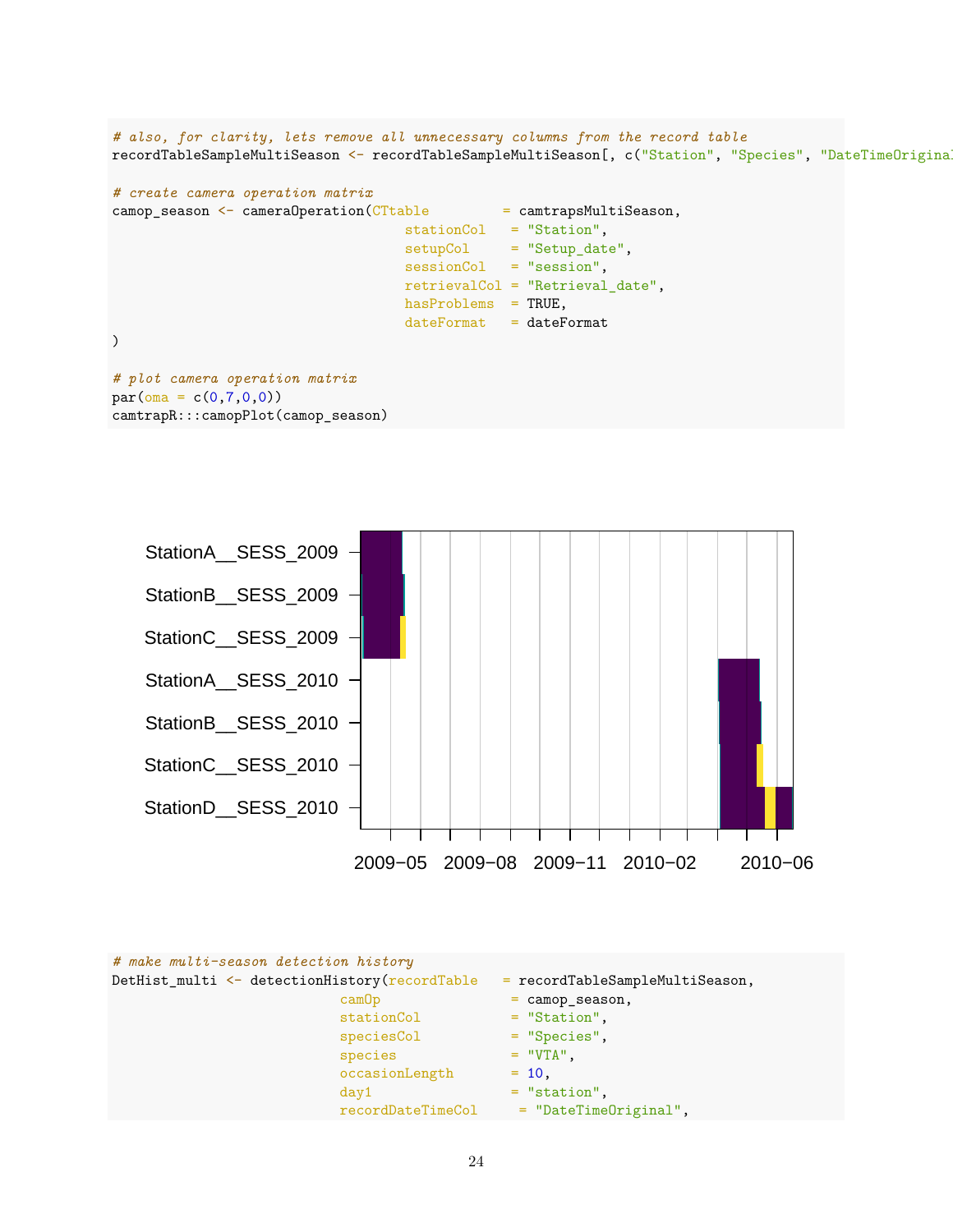$include **Effect** = **TRUE**$ , scaleEffort = FALSE,  $timeZone$  =  $"UTC"$ , unmarkedMultFrameInput = TRUE

)

DetHist\_multi

```
## $detection_history
## o1 o2 o3 o4 o5 o6 o7 o8 o1 o2 o3 o4 o5 o6 o7 o8
## StationA 1 0 0 1 0 NA NA NA 1 0 0 1 0 NA NA NA
## StationB 0 1 1 0 0 NA NA NA 0 1 1 0 0 NA NA NA
## StationC 0 0 1 0 NA NA NA NA 0 0 1 0 NA NA NA NA
## StationD NA NA NA NA NA NA NA NA 0 0 0 0 0 0 0 0
##
## $effort
## o1 o2 o3 o4 o5 o6 o7 o8 o1 o2 o3 o4 o5 o6 o7 o8
## StationA 9.5 10 10 10 2.5 NA NA NA 9.5 10 10 10 2.5 NA NA NA
## StationB 9.5 10 10 10 3.5 NA NA NA 9.5 10 10 10 3.5 NA NA NA
## StationC 9.5 10 10 8 NA NA NA NA 9.5 10 10 8 NA NA NA NA
## StationD NA NA NA NA NA NA NA NA 9.5 10 10 10 6.0 3 10 4.5
```
Note that the function makes sure that all seasons have identical number of occasions, and that all stations are represented, even if they were not sampled in all seasons.

From here, the resulting object can be used in unmarked.

```
year_matrix <- matrix(unique(as.character(camtrapsMultiSeason$session)),
              ncol = length(unique(as.character(camtrapsMultiSeason$session))),
              nrow = length(unique(camtrapsMultiSeason$Station)),
              byrow = TRUE)
# this is a made up example table with station covariates for demonstration
site_covariates <- data.frame(Station = rownames(DetHist_multi$detection_history),
                            elevation = c(100, 200, 500, 300),
                            treecover = c(80, 100, 50, 10)umf \leq unmarked::unmarkedMultFrame(y = DetHist_multi$detection_history,
                                 siteCovs = site_covariates,
                                 years = list(year = year_matrix),
                                 obsCovs = list(effort = DetHist\_multi\numPrimary = 2)## Warning: siteCovs contains characters. Converting them to factors.
## Warning: yearlySiteCovs contains characters. Converting them to factors.
colext_example <- unmarked::colext(psiformula = ~ treecover, # First-year occupancy
                                 gammaformula = ~ 1, # Colonization
                                 epsilonformula = ~ 1, # Extinction
                                 pformula = ~ effort, # Detection
                                 data = umf,
```
##

summary(colext\_example)

## Call:

method="BFGS")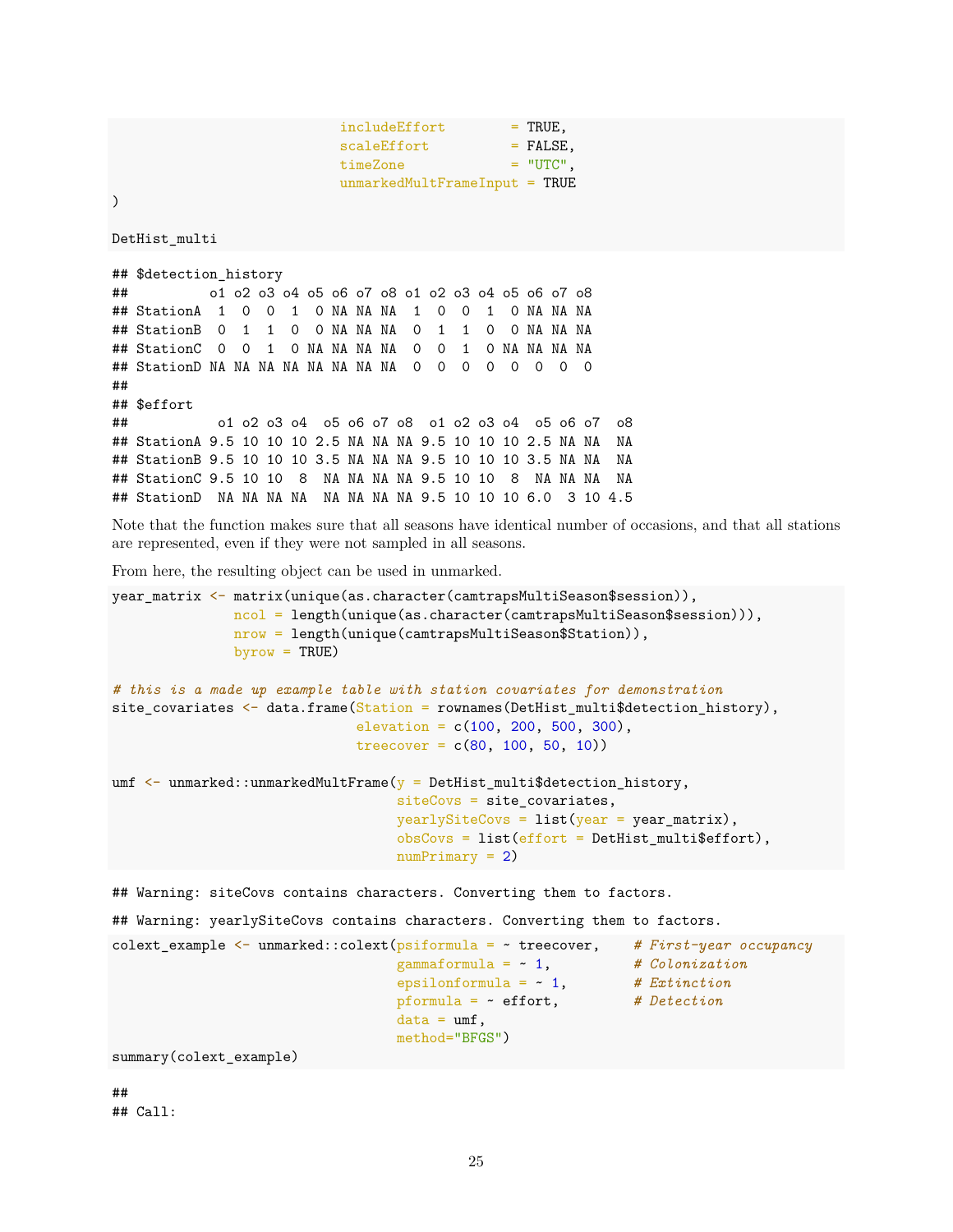```
## unmarked::colext(psiformula = \tt-treecover, gammaformula = \tt1,
## epsilonformula = ~1, pformula = ~effort, data = umf, method = "BFGS")
##
## Initial (logit-scale):
\# Estimate SE z P(>|z|)## (Intercept) -9.504 28.60 -0.332 0.74
## treecover 0.342 1.23 0.279 0.78
##
## Colonization (logit-scale):
## Estimate SE z P(>|z|)
## -6.6 27.3 -0.242 0.809
##
## Extinction (logit-scale):
## Estimate SE z P(>|z|)
## -7.89 29.4 -0.269 0.788
##
## Detection (logit-scale):
\# Estimate SE z P(>|z|)## (Intercept) -17.46 14.73 -1.19 0.236
## effort 1.75 1.49 1.17 0.241
##
## AIC: 42.03042
## Number of sites: 4
## optim convergence code: 0
## optim iterations: 45
## Bootstrap iterations: 0
```
### **Multi-season spatial capture-recapture**

For secr, session IDs must be a gapless sequence of numbers beginning with 1. So 2009 becomes season 1 and 2010 season 2

```
camtrapsMultiSeason$session[camtrapsMultiSeason$session == 2009] <- 1
camtrapsMultiSeason$session[camtrapsMultiSeason$session == 2010] <- 2
```
#### *# we also want a few records in season 2*

```
recordTableIndividualSample_season2 <- recordTableIndividualSample[1:10,]
recordTableIndividualSample_season2$DateTimeOriginal <- gsub("2009", "2010", recordTableIndividualSampl
recordTableIndividualSample_season <- rbind(recordTableIndividualSample, recordTableIndividualSample_season2)
```
*# for clarity, lets remove all unnecessary columns* recordTableIndividualSample\_season <- recordTableIndividualSample\_season[, c("Station", "Species", "Ind

```
# create camera operation matrix (with problems/malfunction), same as above for multi-season occupancy
camop_season <- cameraOperation(CTtable = camtrapsMultiSeason,
                                  stationCol = "Station",
                                  setupCol = "Setup date",sessionCol = "session",
                                  retrievalCol = "Retrieval_date",
                                  hasProblems = TRUE,
                                  dateFormat = dateFormat
```
)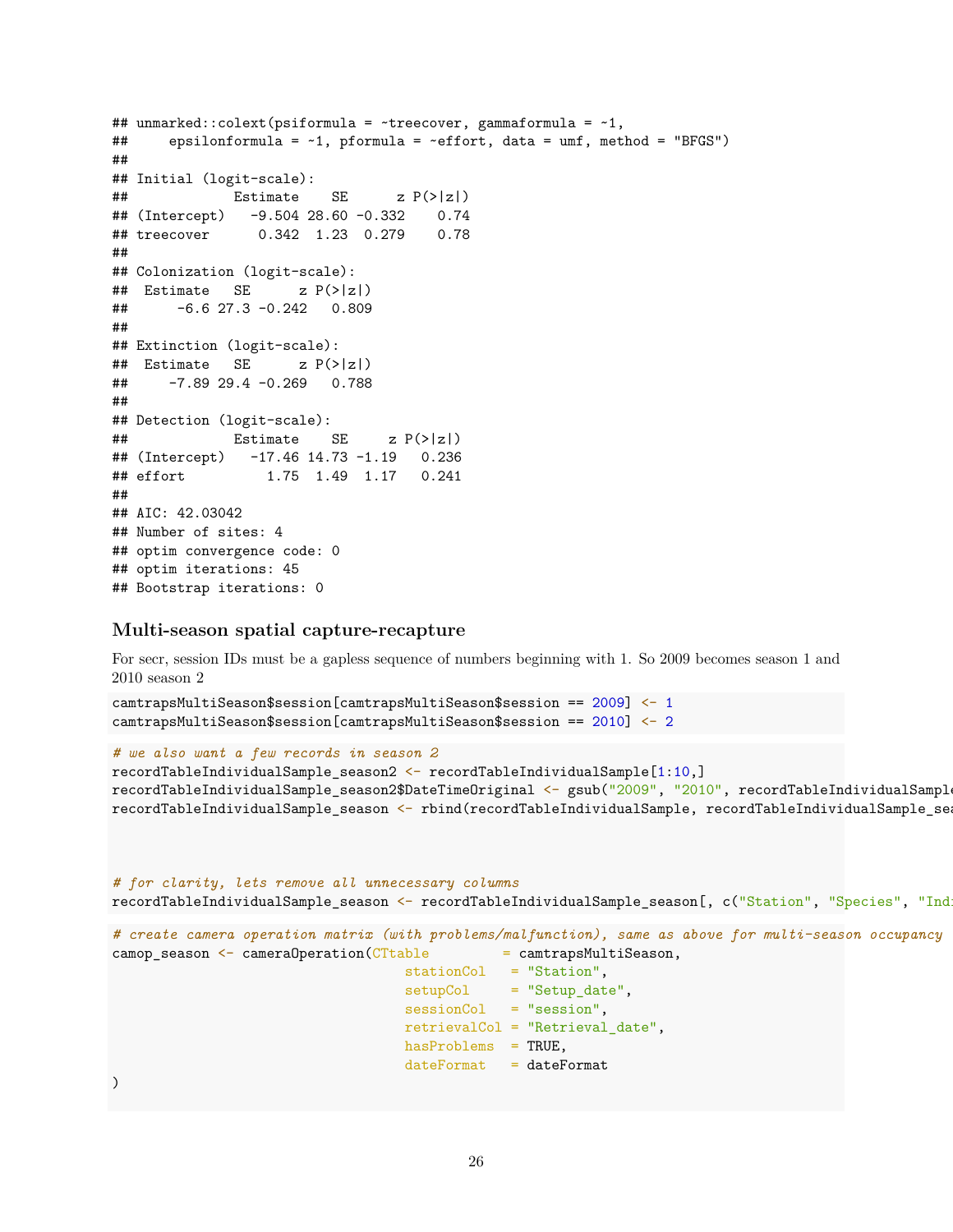```
# create capthist object
sdh_multi <- spatialDetectionHistory(recordTableIndividual = recordTableIndividualSample_season,
                          species = "LeopardCat",
                          output = "binary",
                          camOp = camop_season,
                          CTtable = camtrapsMultiSeason,
                          stationCol = "Station",
                          speciesCol = "Species",
                          sessionCol = "session",
                          Xcol = "utm_x",
                         Ycol = "utm_y",indivialCol = "Individual",<br>recordDateTimeCol = "DateTimeOriginal",recordDateTimeColrecordDateTimeFormat = "\U - "\U - "\M - "\M - "\M - "\M : "\M : "\N",occasionLength = 10,
                         day1 = "survey",<br>includeEffort = TRUE,
                         includeEffort
                         timeZone = "Asia/Kuala_Lumpur",
                         stationCovariateCols = "utm_y", # made up, a potential site cov
                         individualCovariateCols = "Individual" # made up, a potential individu
 )
 summary(sdh_multi)
## $`1`
## Object class capthist
## Detector type proximity
## Detector number 3
## Average spacing 2258.871 m
## x-range 523000 526000 m
## y-range 604000 607050 m
##
## Usage range by occasion
## 1 2 3 4 5
## min 7.5 10 10 10 0.0
## max 9.5 10 10 10 4.5
##
## Counts by occasion
## 1 2 3 4 5 Total
## n 2 2 3 2 1 10
## u 2 0 1 0 0 3
## f 0 1 0 2 0 3<br>## M(t+1) 2 2 3 3 3 3 3## M(t+1) 2 2 3 3 3 3
## losses 0 0 0 0 0 0
## detections 3 4 4 3 1 15
## detectors visited 2 3 3 2 1 11
## detectors used 3 3 3 3 2 14
##
## Individual covariates
## Individual
## 1:1
```

```
## 2:1
```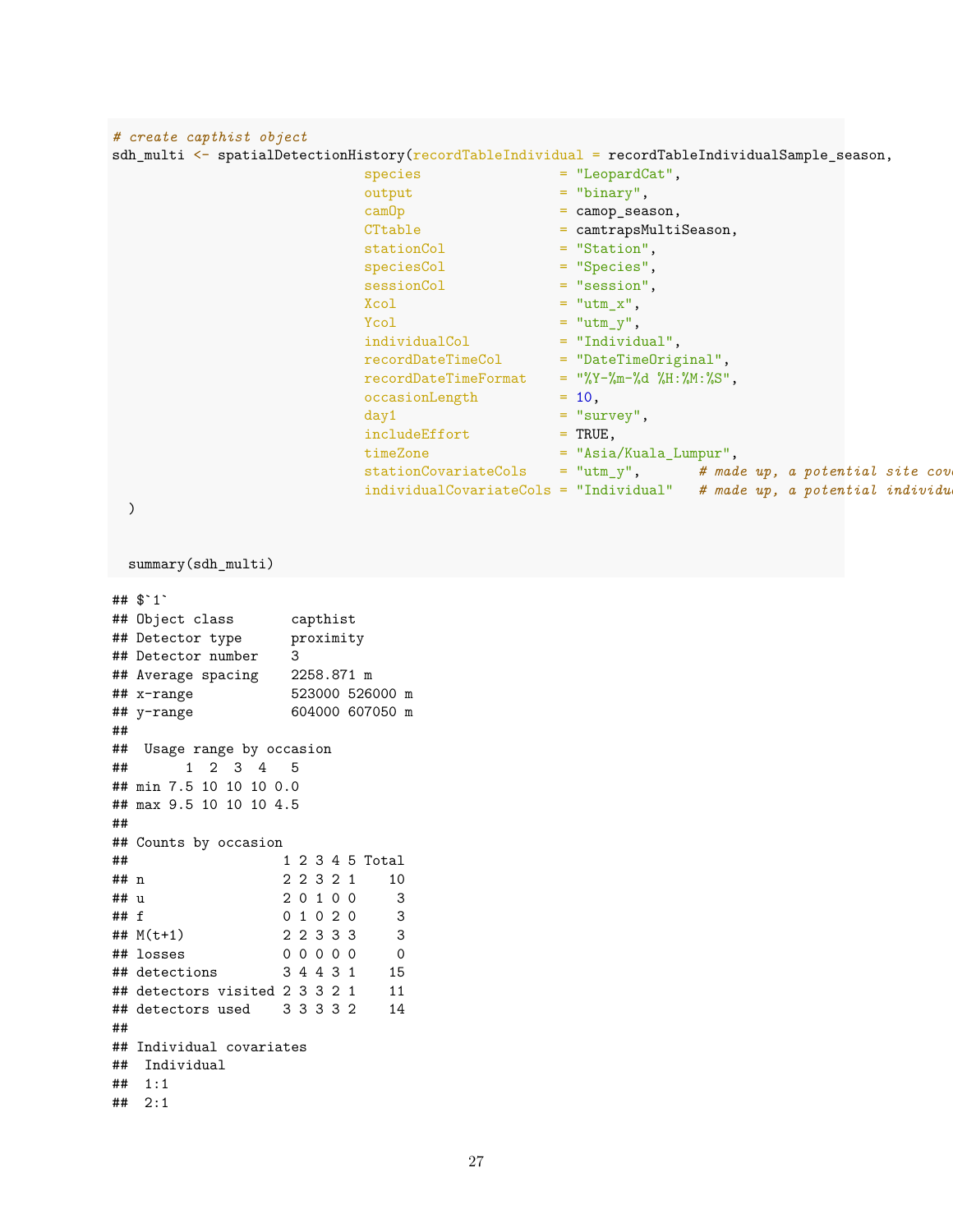```
## 3:1
##
##
## $`2`
## Object class capthist
## Detector type proximity
## Detector number 4
## Average spacing 2258.871 m
## x-range 523000 526000 m
## y-range 604000 607050 m
##
## Usage range by occasion
## 1 2 3 4 5 6 7 8 9
## min 2.5 10 10 10 5 0 0 0 0.0
## max 4.5 10 10 10 10 3 6 10 1.5
##
## Counts by occasion
## 1 2 3 4 5 6 7 8 9 Total
## n 1 2 2 0 1 0 0 0 0 6
## u 1 1 0 0 0 0 0 0 0 2
## f 0 0 2 0 0 0 0 0 0 0 2
## M(t+1) 1 2 2 2 2 2 2 2 2 2
## losses 0 0 0 0 0 0 0 0 0 0
## detections 1 2 2 0 1 0 0 0 0 6
## detectors visited 1 1 2 0 1 0 0 0 0 5
## detectors used 4 4 4 4 4 1 1 1 1 24
##
## Individual covariates
## Individual
## 1:1
## 2:1
par(mfrow = c(1,2))plot(sdh_multi)
```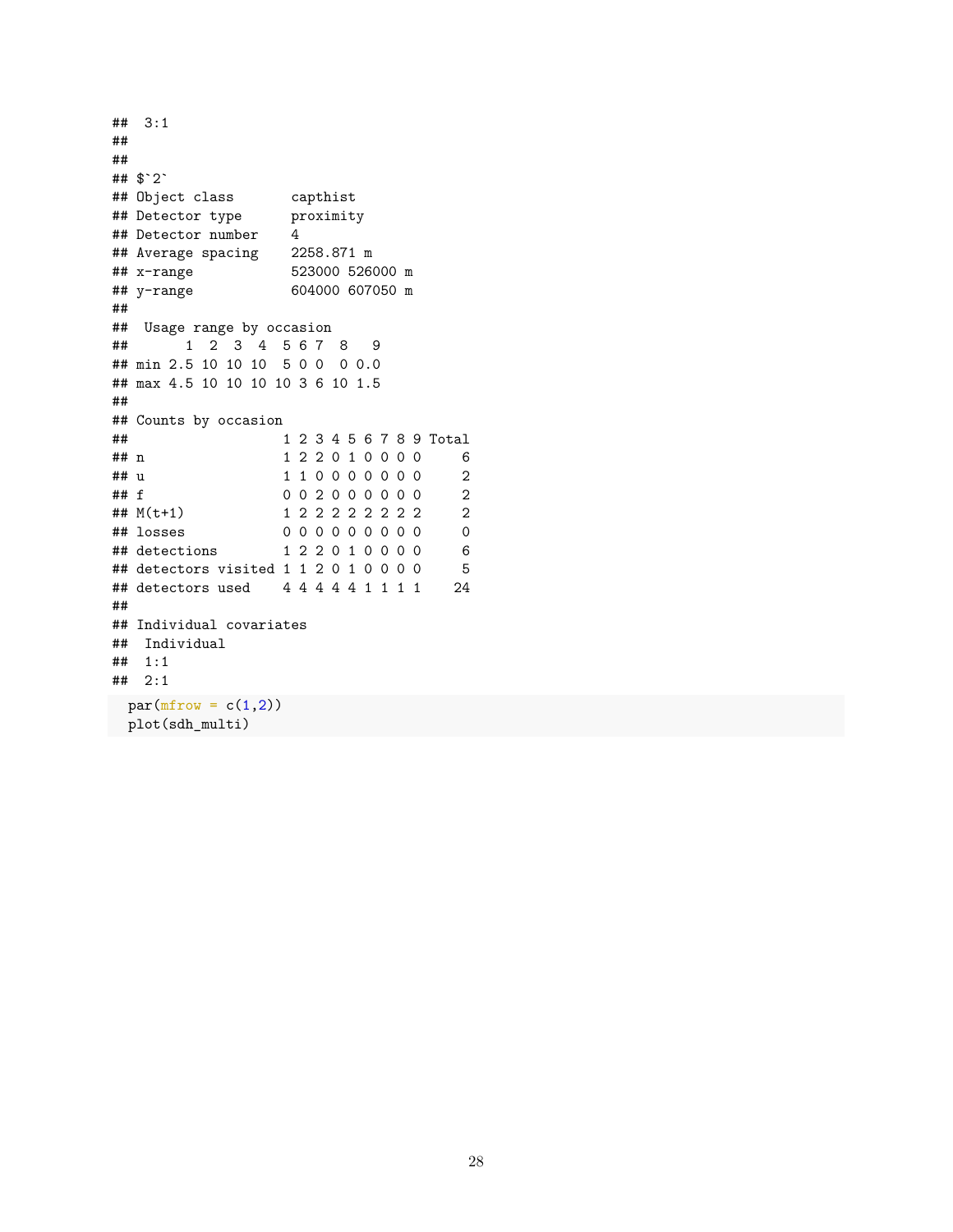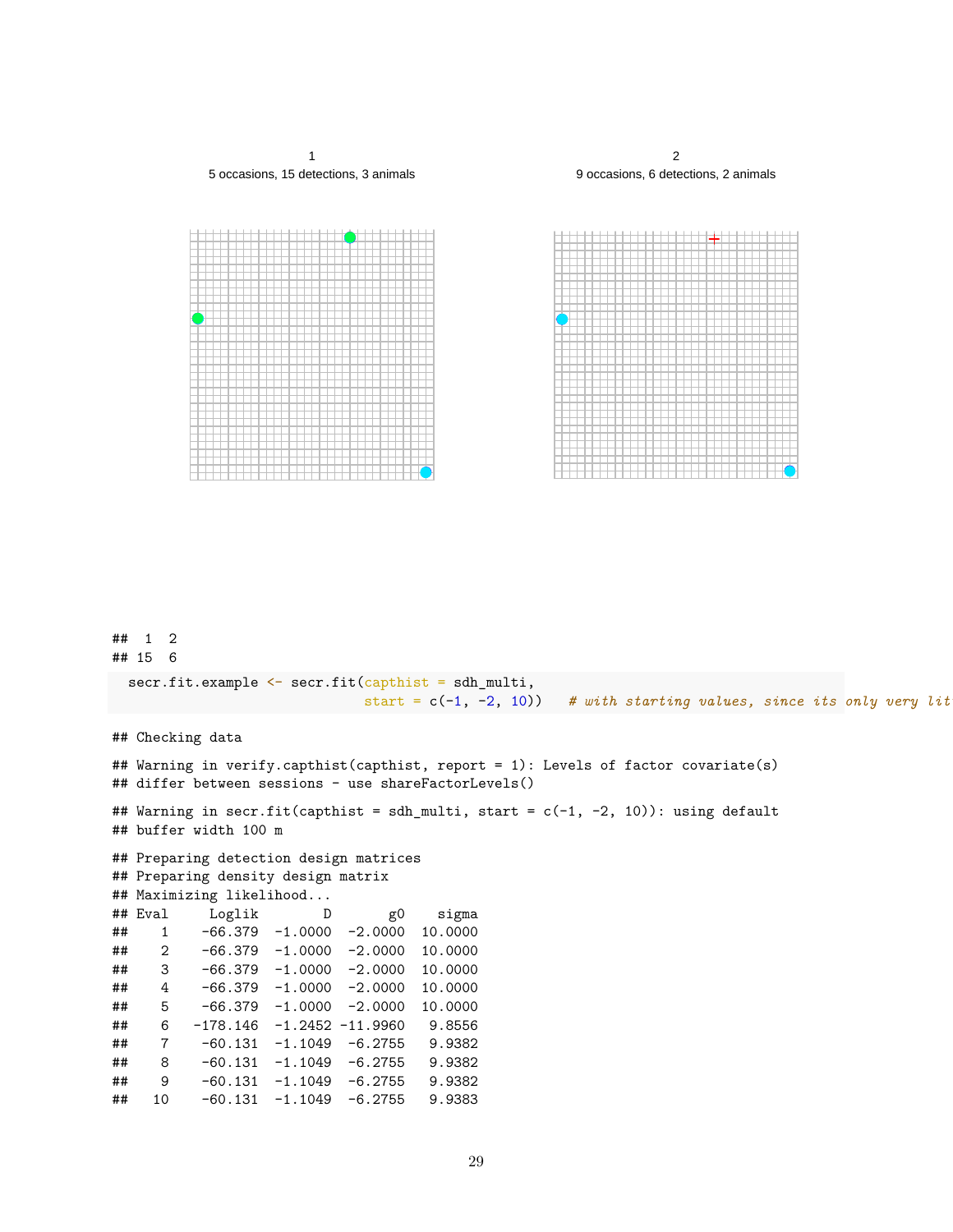| ##       | 11 | $-44.097$  | $-0.9607$              | $-5.3508$ | 9.9516           |
|----------|----|------------|------------------------|-----------|------------------|
| ##       | 12 | $-44.097$  | $-0.9607$              | $-5.3508$ | 9.9516           |
| ##       | 13 | $-44.097$  | $-0.9607$              | $-5.3508$ | 9.9516           |
| ##       | 14 | $-44.097$  | $-0.9607$              | $-5.3508$ | 9.9516           |
| ##       | 15 | $-175.943$ | $-0.6781$              | $-1.0374$ | 10.0124          |
| ##       | 16 | $-34.376$  | $-0.9136$              | $-4.6318$ | 9.9617           |
| ##       | 17 | $-34.376$  | $-0.9136$              | $-4.6318$ | 9.9617           |
| ##       | 18 | $-34.376$  | $-0.9136$              | $-4.6318$ | 9.9617           |
| ##       | 19 | $-34.376$  | $-0.9136$              | $-4.6318$ | 9.9617           |
| ##       | 20 | $-52.174$  | $-1.0826$              | $-2.2461$ | 9.9950           |
| ##       | 21 | $-27.836$  | $-0.9650$              | $-3.9057$ | 9.9718           |
| ##       | 22 | $-27.836$  | $-0.9650$              | $-3.9057$ | 9.9718           |
| ##       | 23 | $-27.836$  | $-0.9650$              | $-3.9057$ | 9.9718           |
| ##       | 24 | $-27.836$  | $-0.9650$              | $-3.9057$ | 9.9718           |
| ##       | 25 | $-27.780$  | $-1.1234$              | $-3.2046$ | 9.9816           |
| ##       | 26 | $-27.780$  | $-1.1234$              | $-3.2046$ | 9.9816           |
| ##       | 27 | $-27.780$  | $-1.1234$              | $-3.2046$ | 9.9816           |
| ##       | 28 | $-27.780$  | $-1.1234$              | $-3.2046$ | 9.9816           |
| ##       | 29 | $-26.634$  | $-1.0891$              | $-3.5998$ | 9.9762           |
| ##       | 30 | $-26.634$  | $-1.0891$              | $-3.5998$ | 9.9762           |
| ##       | 31 | $-26.634$  | $-1.0891$              | $-3.5998$ | 9.9762           |
| ##       | 32 | $-26.634$  | $-1.0891$              | $-3.5998$ | 9.9762           |
| ##       | 33 | $-26.565$  | $-1.1362$              | $-3.5480$ | 9.9770           |
| ##       | 34 | $-26.565$  | $-1.1362$              | $-3.5480$ | 9.9770           |
| ##       | 35 | -26.565    | $-1.1362$              | -3.5479   | 9.9770           |
| ##       | 36 | $-26.565$  | $-1.1362$              | $-3.5480$ | 9.9770           |
| ##       | 37 | $-26.535$  | $-1.1989$              | $-3.5225$ | 9.9775           |
| ##       | 38 | $-26.535$  | $-1.1989$              | $-3.5225$ | 9.9775           |
| ##       | 39 | $-26.535$  | $-1.1989$              | $-3.5225$ | 9.9775           |
|          | 40 |            |                        |           |                  |
| ##       | 41 | $-26.535$  | $-1.1989$              | $-3.5225$ | 9.9775           |
| ##       | 42 | $-26.525$  | $-1.2417$              | $-3.5255$ | 9.9776           |
| ##       | 43 | $-26.525$  | $-1.2417$              | $-3.5255$ | 9.9776           |
| ##<br>## | 44 | $-26.525$  | $-1.2417$<br>$-1.2417$ | $-3.5255$ | 9.9776           |
| ##       | 45 | $-26.525$  | $-1.2628$              | $-3.5255$ | 9.9776           |
|          |    | $-26.523$  |                        | $-3.5352$ | 9.9777<br>9.9777 |
| ##       | 46 | $-26.523$  | $-1.2628$              | $-3.5352$ |                  |
| ##       | 47 | $-26.523$  | $-1.2628$<br>$-1.2628$ | $-3.5352$ | 9.9777           |
| ##       | 48 | $-26.523$  |                        | $-3.5352$ | 9.9777           |
| ##       | 49 | -26.522    | $-1.2631$              | $-3.5374$ | 9.9777           |
| ##       | 50 | $-26.522$  | $-1.2631$              | $-3.5374$ | 9.9777           |
| ##       | 51 | $-26.522$  | $-1.2631$              | $-3.5374$ | 9.9777           |
| ##       | 52 | $-26.522$  | $-1.2631$              | $-3.5374$ | 9.9777           |
| ##       | 53 | $-26.522$  | $-1.2627$              | $-3.5377$ | 9.9778           |
| ##       | 54 | $-26.522$  | $-1.2627$              | $-3.5377$ | 9.9778           |
| ##       | 55 | $-26.522$  | $-1.2627$              | $-3.5377$ | 9.9778           |
| ##       | 56 | $-26.522$  | $-1.2627$              | $-3.5377$ | 9.9778           |
| ##       | 57 | $-26.522$  | $-1.2627$              | $-3.5377$ | 9.9779           |
| ##       | 58 | $-26.522$  | $-1.2627$              | $-3.5377$ | 9.9779           |
| ##       | 59 | $-26.522$  | $-1.2627$              | $-3.5377$ | 9.9779           |
| ##       | 60 | $-26.522$  | $-1.2627$              | $-3.5377$ | 9.9779           |
| ##       | 61 | $-26.522$  | $-1.2624$              | $-3.5378$ | 9.9787           |
| ##       | 62 | $-26.522$  | $-1.2624$              | -3.5378   | 9.9787           |
| ##       | 63 | $-26.522$  | -1.2624                | $-3.5378$ | 9.9787           |
| ##       | 64 | $-26.522$  | $-1.2624$              | $-3.5378$ | 9.9787           |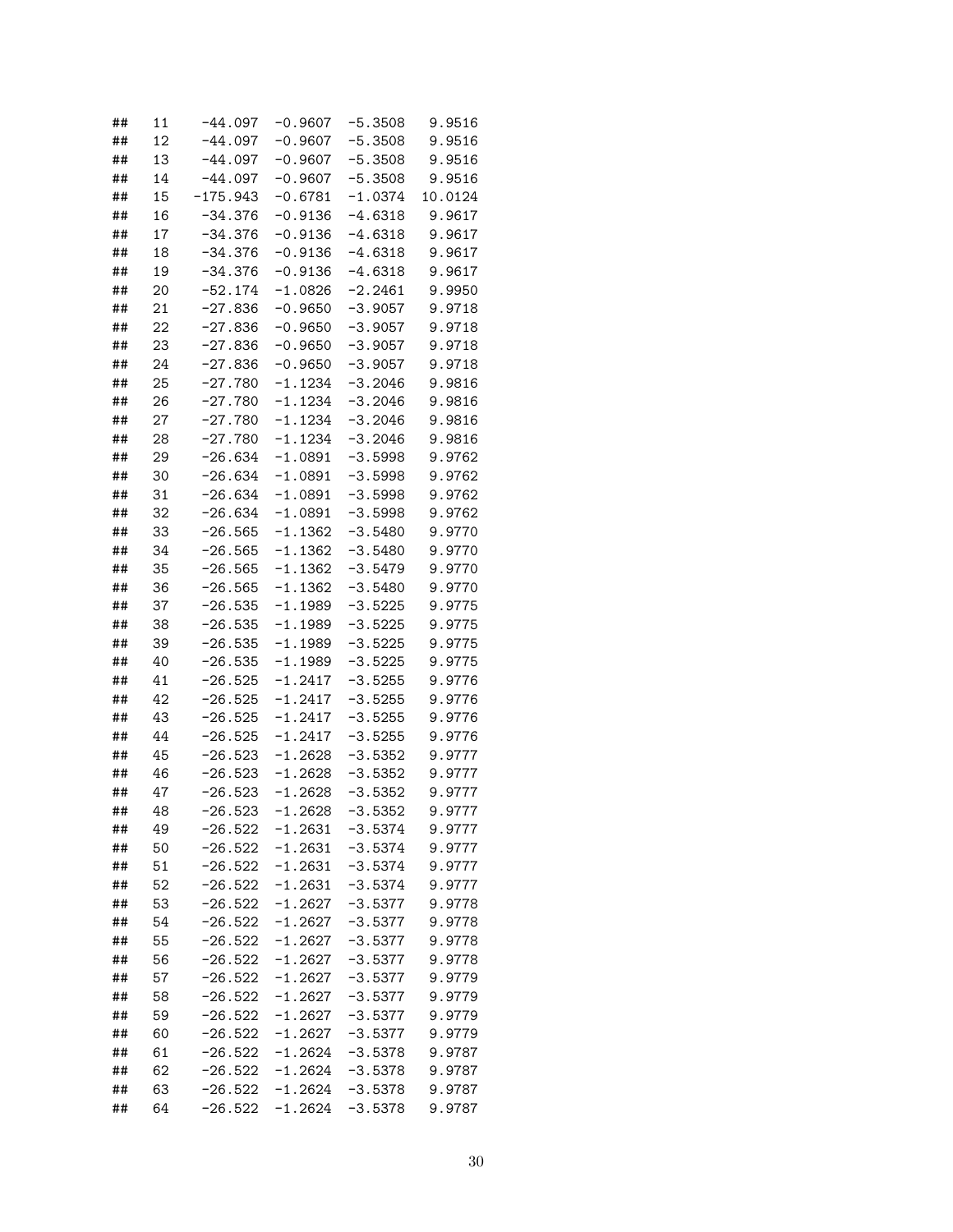| ## | 65  | $-26.522$ | $-1.2620$ | $-3.5379$ | 9.9805  |
|----|-----|-----------|-----------|-----------|---------|
| ## | 66  | $-26.522$ | $-1.2620$ | $-3.5379$ | 9.9805  |
| ## | 67  | $-26.522$ | $-1.2620$ | $-3.5379$ | 9.9805  |
| ## | 68  | -26.522   | $-1.2620$ | $-3.5379$ | 9.9806  |
| ## | 69  | -26.522   | -1.2614   | $-3.5381$ | 9.9864  |
| ## | 70  | -26.522   | -1.2614   | $-3.5381$ | 9.9864  |
| ## | 71  | -26.522   | -1.2614   | $-3.5381$ | 9.9864  |
| ## | 72  | -26.522   | -1.2614   | -3.5381   | 9.9864  |
| ## | 73  | -26.522   | $-1.2604$ | -3.5386   | 10.0016 |
| ## | 74  | $-26.522$ | -1.2604   | $-3.5386$ | 10.0016 |
| ## | 75  | $-26.522$ | $-1.2604$ | -3.5386   | 10.0016 |
| ## | 76  | $-26.522$ | $-1.2604$ | -3.5386   | 10.0016 |
| ## | 77  | $-26.522$ | $-1.2590$ | -3.5394   | 10.0407 |
| ## | 78  | $-26.522$ | $-1.2590$ | -3.5394   | 10.0407 |
| ## | 79  | $-26.522$ | $-1.2590$ | -3.5394   | 10.0407 |
| ## | 80  | $-26.522$ | $-1.2590$ | -3.5394   | 10.0407 |
| ## | 81  | $-26.522$ | $-1.2574$ | $-3.5409$ | 10.1281 |
| ## | 82  | -26.522   | $-1.2574$ | $-3.5409$ | 10.1281 |
| ## | 83  | $-26.522$ | $-1.2574$ | $-3.5409$ | 10.1281 |
| ## | 84  | $-26.522$ | $-1.2574$ | $-3.5409$ | 10.1281 |
| ## | 85  | -26.522   | -1.2565   | $-3.5429$ | 10.2897 |
| ## | 86  | -26.522   | -1.2565   | $-3.5429$ | 10.2897 |
| ## | 87  | -26.522   | $-1.2565$ | $-3.5429$ | 10.2897 |
| ## | 88  | -26.522   | $-1.2565$ | $-3.5429$ | 10.2897 |
| ## | 89  | -26.522   | $-1.2572$ | -3.5445   | 10.5337 |
| ## | 90  | -26.522   | $-1.2572$ | $-3.5445$ | 10.5337 |
| ## | 91  | $-26.522$ | $-1.2572$ | $-3.5445$ | 10.5337 |
|    | 92  |           |           |           |         |
| ## | 93  | $-26.522$ | $-1.2572$ | $-3.5445$ | 10.5338 |
| ## |     | $-26.522$ | $-1.2602$ | $-3.5446$ | 10.8393 |
| ## | 94  | $-26.522$ | $-1.2602$ | $-3.5446$ | 10.8393 |
| ## | 95  | $-26.522$ | $-1.2602$ | $-3.5446$ | 10.8393 |
| ## | 96  | $-26.522$ | $-1.2602$ | $-3.5446$ | 10.8393 |
| ## | 97  | $-26.522$ | $-1.2627$ | $-3.5442$ | 11.1149 |
| ## | 98  | $-26.522$ | $-1.2627$ | $-3.5442$ | 11.1149 |
| ## | 99  | $-26.522$ | $-1.2627$ | $-3.5442$ | 11.1149 |
| ## | 100 | $-26.522$ | $-1.2627$ | $-3.5442$ | 11.1149 |
| ## | 101 | $-26.522$ | $-1.2637$ | $-3.5442$ | 11.3617 |
| ## | 102 | $-26.522$ | $-1.2637$ | $-3.5442$ | 11.3617 |
| ## | 103 | $-26.522$ | $-1.2637$ | $-3.5442$ | 11.3617 |
| ## | 104 | $-26.522$ | $-1.2637$ | $-3.5442$ | 11.3617 |
| ## | 105 | $-26.522$ | $-1.2638$ | $-3.5443$ | 11.6604 |
| ## | 106 | $-26.522$ | $-1.2638$ | $-3.5443$ | 11.6604 |
| ## | 107 | $-26.522$ | $-1.2638$ | $-3.5443$ | 11.6604 |
| ## | 108 | $-26.522$ | $-1.2638$ | $-3.5443$ | 11.6604 |
| ## | 109 | $-26.522$ | $-1.2632$ | $-3.5444$ | 12.0166 |
| ## | 110 | $-26.522$ | $-1.2632$ | $-3.5444$ | 12.0166 |
| ## | 111 | $-26.522$ | $-1.2632$ | $-3.5444$ | 12.0166 |
| ## | 112 | $-26.522$ | $-1.2632$ | $-3.5444$ | 12.0166 |
| ## | 113 | $-26.522$ | $-1.2627$ | $-3.5445$ | 12.3560 |
| ## | 114 | $-26.522$ | $-1.2627$ | $-3.5445$ | 12.3560 |
| ## | 115 | $-26.522$ | $-1.2627$ | $-3.5445$ | 12.3560 |
| ## | 116 | $-26.522$ | $-1.2627$ | $-3.5445$ | 12.3560 |
| ## | 117 | $-26.522$ | $-1.2625$ | $-3.5445$ | 12.6624 |
| ## | 118 | $-26.522$ | $-1.2625$ | $-3.5445$ | 12.6624 |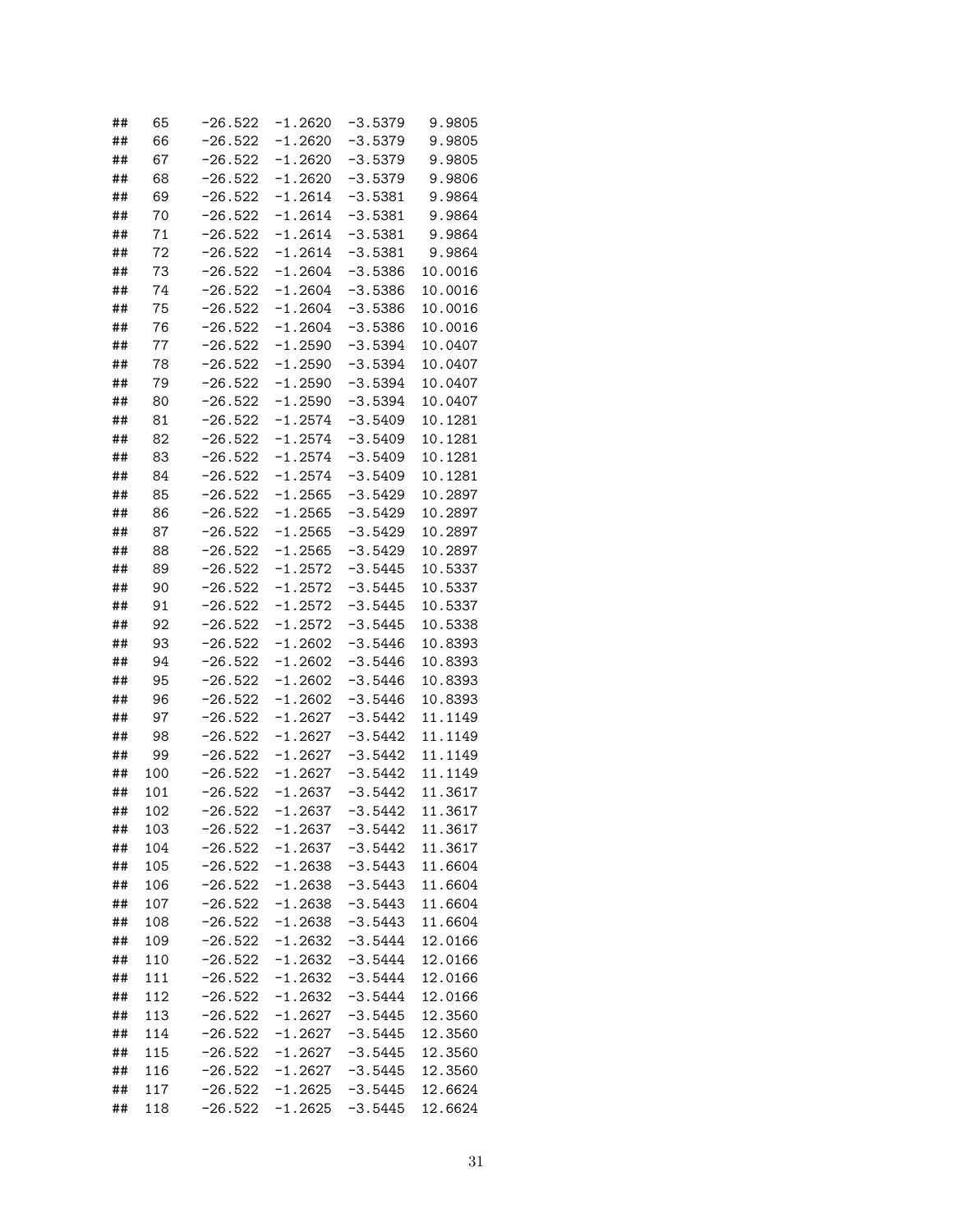| ## | 119 | $-26.522$ | $-1.2625$ | $-3.5445$ | 12.6624 |
|----|-----|-----------|-----------|-----------|---------|
| ## | 120 | -26.522   | $-1.2625$ | -3.5445   | 12.6624 |
| ## | 121 | $-26.522$ | $-1.2625$ | -3.5445   | 12.9888 |
| ## | 122 | -26.522   | $-1.2625$ | -3.5445   | 12.9888 |
| ## | 123 | -26.522   | -1.2625   | $-3.5445$ | 12.9888 |
| ## | 124 | $-26.522$ | -1.2625   | -3.5445   | 12.9888 |
| ## | 125 | $-26.522$ | $-1.2626$ | -3.5445   | 13.3420 |
| ## | 126 | -26.522   | $-1.2626$ | -3.5445   | 13.3420 |
| ## | 127 | -26.522   | $-1.2626$ | $-3.5445$ | 13.3420 |
| ## | 128 | -26.522   | $-1.2626$ | -3.5445   | 13.3420 |
| ## | 129 | -26.522   | $-1.2627$ | $-3.5445$ | 13.6813 |
| ## | 130 | -26.522   | $-1.2627$ | $-3.5445$ | 13.6813 |
| ## | 131 | -26.522   | $-1.2627$ | $-3.5445$ | 13.6813 |
| ## | 132 | -26.522   | $-1.2627$ | $-3.5445$ | 13.6813 |
| ## | 133 | -26.522   | $-1.2627$ | $-3.5445$ | 14.0032 |
| ## | 134 | -26.522   | $-1.2627$ | $-3.5445$ | 14.0032 |
| ## | 135 | -26.522   | $-1.2627$ | $-3.5445$ | 14.0032 |
| ## | 136 | $-26.522$ | $-1.2627$ | $-3.5445$ | 14.0032 |
| ## | 137 | $-26.522$ | -1.2627   | $-3.5445$ | 14.3399 |
| ## | 138 | -26.522   | $-1.2627$ | $-3.5445$ | 14.3399 |
| ## | 139 | -26.522   | $-1.2627$ | -3.5445   | 14.3399 |
| ## | 140 | -26.522   | $-1.2627$ | -3.5445   | 14.3399 |
|    | 141 |           | $-1.2627$ |           | 14.6934 |
| ## |     | -26.522   |           | -3.5445   |         |
| ## | 142 | -26.522   | $-1.2627$ | $-3.5445$ | 14.6934 |
| ## | 143 | -26.522   | $-1.2627$ | -3.5445   | 14.6934 |
| ## | 144 | $-26.522$ | $-1.2627$ | $-3.5445$ | 14.6934 |
| ## | 145 | $-26.522$ | $-1.2627$ | -3.5445   | 15.0340 |
| ## | 146 | $-26.522$ | $-1.2627$ | -3.5445   | 15.0340 |
| ## | 147 | $-26.522$ | $-1.2627$ | -3.5445   | 15.0340 |
| ## | 148 | $-26.522$ | $-1.2627$ | -3.5445   | 15.0340 |
| ## | 149 | $-26.522$ | $-1.2627$ | -3.5445   | 15.3642 |
| ## | 150 | $-26.522$ | $-1.2627$ | -3.5445   | 15.3642 |
| ## | 151 | $-26.522$ | $-1.2627$ | -3.5445   | 15.3642 |
| ## | 152 | $-26.522$ | $-1.2627$ | -3.5445   | 15.3642 |
| ## | 153 | $-26.522$ | $-1.2627$ | $-3.5445$ | 15.7057 |
| ## | 154 | $-26.522$ | -1.2627   | $-3.5445$ | 15.7057 |
| ## | 155 | $-26.522$ | $-1.2627$ | $-3.5445$ | 15.7057 |
| ## | 156 | -26.522   | $-1.2627$ | $-3.5445$ | 15.7058 |
| ## | 157 | $-26.522$ | -1.2627   | $-3.5445$ | 16.0717 |
| ## | 158 | $-26.522$ | $-1.2627$ | $-3.5445$ | 16.0717 |
| ## | 159 | $-26.522$ | $-1.2627$ | $-3.5445$ | 16.0717 |
| ## | 160 | $-26.522$ | $-1.2627$ | $-3.5445$ | 16.0718 |
| ## | 161 | $-26.522$ | $-1.2627$ | $-3.5445$ | 16.4098 |
| ## | 162 | $-26.522$ | $-1.2627$ | $-3.5445$ | 16.4098 |
| ## | 163 | $-26.522$ | $-1.2627$ | $-3.5445$ | 16.4098 |
| ## | 164 | $-26.522$ | $-1.2627$ | $-3.5445$ | 16.4098 |
| ## | 165 | $-26.522$ | $-1.2626$ | $-3.5445$ | 16.4098 |
| ## | 166 | $-26.522$ | $-1.2627$ | $-3.5444$ | 16.4098 |
| ## | 167 | $-26.522$ | $-1.2627$ | $-3.5445$ | 16.4114 |
| ## | 168 | $-26.522$ | $-1.2625$ | $-3.5445$ | 16.4098 |
| ## | 169 | $-26.522$ | $-1.2626$ | $-3.5444$ | 16.4098 |
| ## | 170 | $-26.522$ | $-1.2626$ | $-3.5445$ | 16.4114 |
| ## | 171 | $-26.522$ | $-1.2627$ | $-3.5443$ | 16.4098 |
| ## | 172 | $-26.522$ | $-1.2627$ | $-3.5444$ | 16.4114 |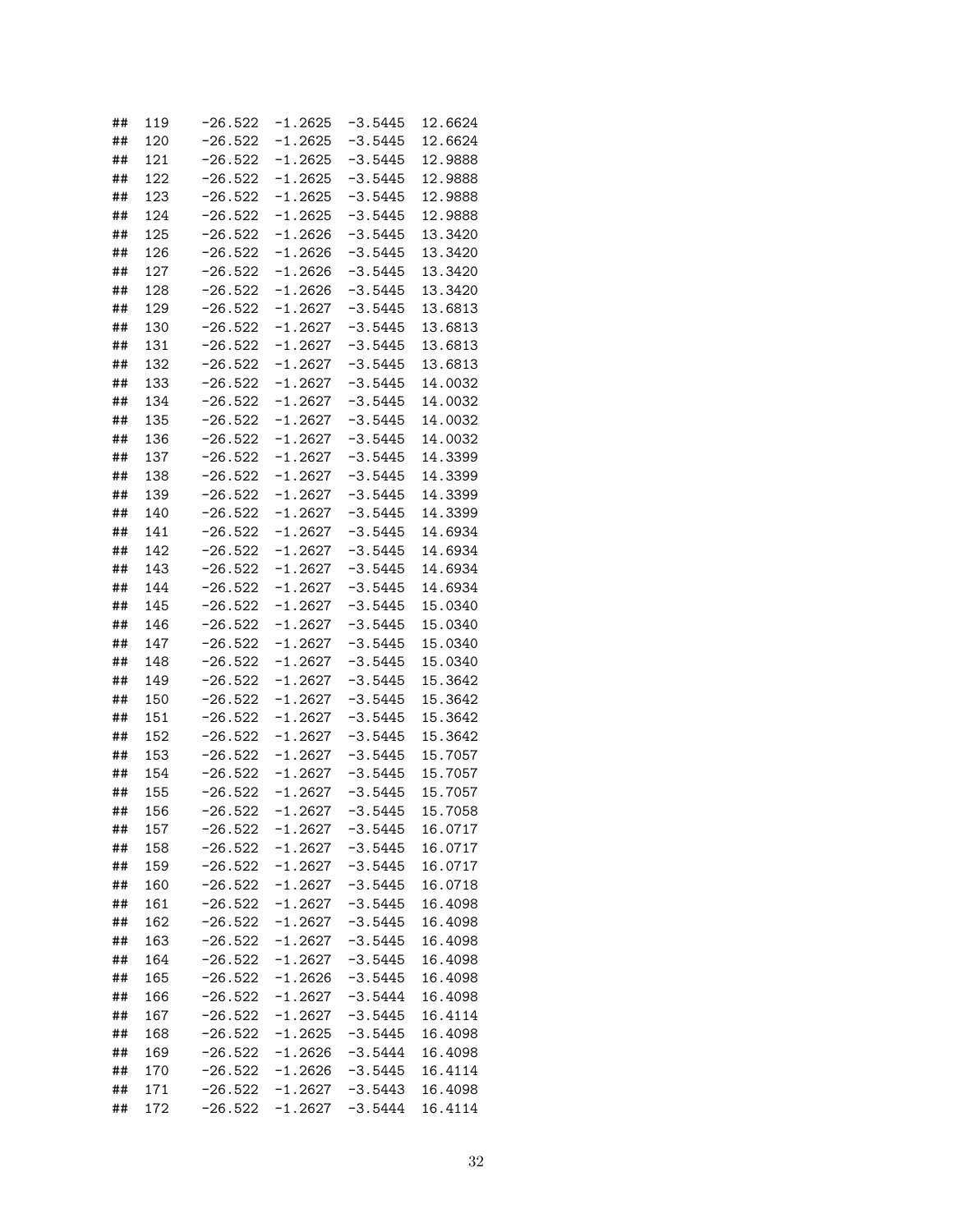```
## 173 -26.522 -1.2627 -3.5445 16.4131
## Completed in 0.28 seconds at 22:22:59 12 Dez 2021
summary(secr.fit.example)
## $versiontime
## [1] "4.4.5, run 22:22:58 12 Dez 2021, elapsed 0.28 s"
##
## $capthist
## 1 2
## Occasions 1 1
## Detections 15 6
## Animals 3 2
## Detectors 3 4
## Moves 5 2
##
## $trapsummary
## $trapsummary$`1`
## Object class traps
## Detector type
## Detector number 3
## Average spacing 2258.871 m
## x-range 523000 526000 m
## y-range 604000 607050 m
##
## Usage range by occasion
## 1
## min 37.5
## max 43.0
##
## $trapsummary$`2`
## Object class traps
## Detector type count
## Detector number 4
## Average spacing 2258.871 m
## x-range 523000 526000 m
## y-range 604000 607050 m
##
## Usage range by occasion
## 1
## min 37.5
## max 63.0
##
##
## $detector
## 1 2
## "count" "count"
##
## $countmodel
## [1] "Binomial, size from usage"
##
## $mask
## Cells Spacing Area
      36 50 9
## 2 36 50 9
```